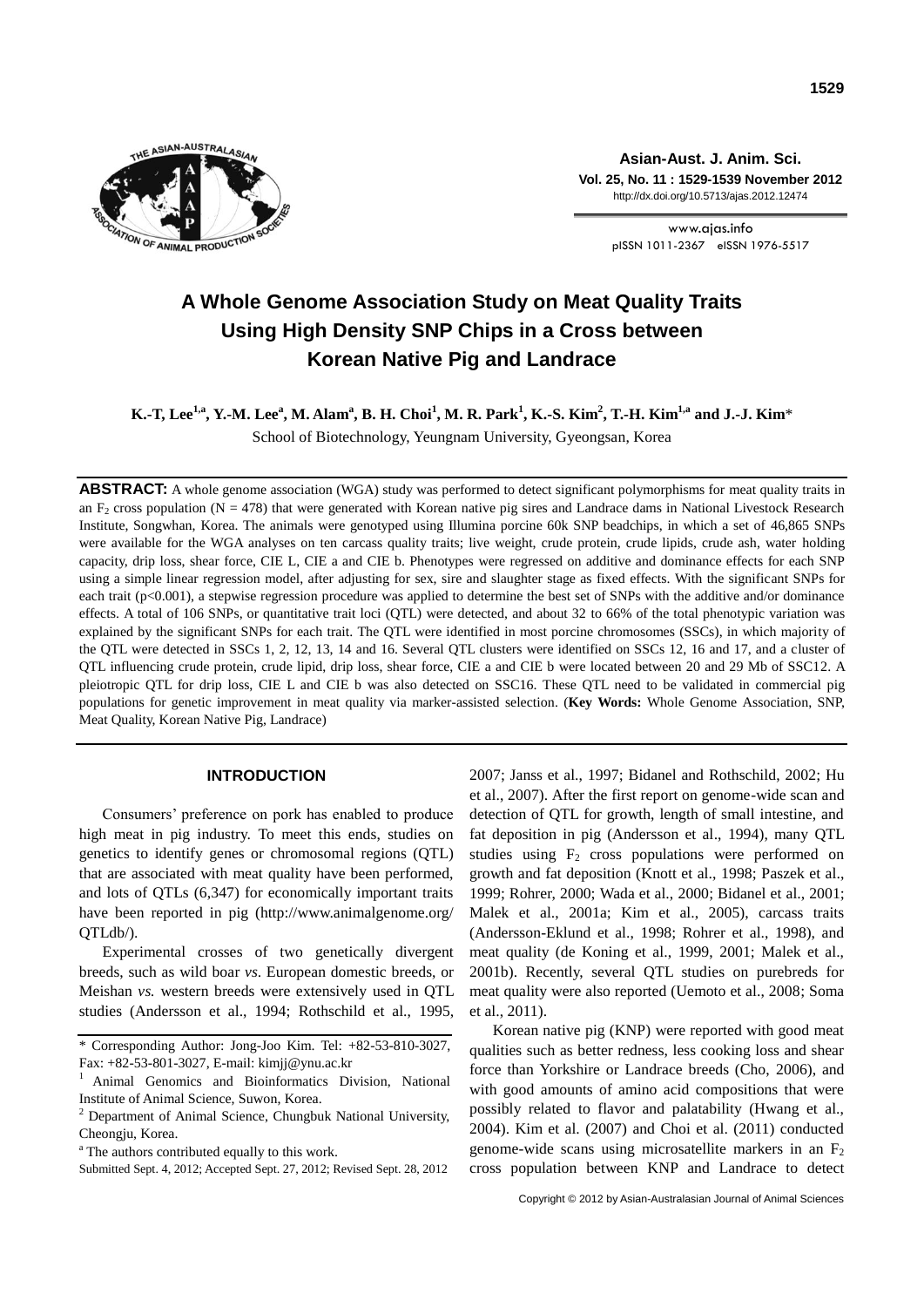Mendelian and parent-of-origin QTL for growth, body composition, and meat quality traits.

Recently, with the developments of high throughput genotyping technologies such as next generation sequencing and high density porcine SNP chips, it is possible to genotype large amount of SNPs, *e.g.* with the porcine 64k Illumina Infinium assay, which enabled genome-wide association (GWA) study to detect QTL with high mapping resolution up to 1or 2 Mb confidence region (Fan et al., 2009; Gorbach et al., 2009; Onteru et al., 2009).

In this study, we performed whole genome scans to find significant sets of SNPs that were related to meat quality using the Illumina porcine 64k SNP chips in the KNP Landrace  $F_2$  cross population that was used in Kim et al. (2007) and Choi et al. (2011).

# **MATERIALS AND METHODS**

## **Animals and phenotypes**

Data were collected from the QTL experimental population that were produced by crossing Korean Native (KNP) boars and Landrace (LN) sows at National Livestock Research Institute (NLRI), Songhwan, Korea. Ten  $F_1$  boars were randomly chosen for *inter se* mating up to  $\text{six } F_1$  sows to produce 38 full-sib  $F_2$  families resulting in 490  $F_2$ progenies from the first ( $N = 281$ ), second ( $N = 130$ ), and third  $(N = 79)$  parities. The raising and management practices of the animals were described in Choy et al. (2002a; 2002b). The  $F_2$  individuals were slaughtered at the age of 201 to 251 d with the average of 214.8 d at the NLRI slaughterhouse. The average final (live) weight before slaughter was 91.6 kg with a range of 45.2 to 145 kg. Data measurements on ten carcass quality traits (live weight, crude proteins, crude lipids, crude ash, water holding capacity (WHC), drip loss, shear force, CIE L, CIE a, and CIE b, were described in detail in Choi et al. (2011).

## **Molecular data**

Using the *Infinium HD Assay Ultra* Protocol (Illumina), all of the 490  $F_2$  animals were genotyped with the porcine 64k SNP beadchips (Illumina Inc., USA). Raw data were visualized and analyzed with the Genome Studio software (Illumina). For subsequent data analysis, a subset of SNP was selected by removing the SNPs in sex chromosomes. Every SNP from the chip data was screened for the availability of GWA tests. Those SNPs on autosomal chromosomes were removed before WGA testing, which met the following three criteria; i) the number of genotype group with one or none (*e.g.* only AA genotypes and no AB or BB), ii) with a minor allele frequency less than 0.05, and iii) with the proportion of genotyped individuals less than 90%.

#### **Statistical analysis**

A SAS GLM procedure (SAS version 9.1) was used to preadjust the animal phenotypes before WGA testing. Sex, sire and slaughter stage were fitted as fixed effects for all meat quality traits, except the live weight, for which the effect of slaughter stage was left out of the model. Then, the residuals of each phenotype were regressed on the additive and dominance SNP effect for each SNP under a simple linear regression. In the model, SNP genotypes with AA, AB and BB were assigned as 1, 0, and -1 for the additive effect, and 0, 1, 0 for dominance effect, respectively. For significance threshold, 0.1% point-wise p value from *F* distributions was applied for each SNP test.

Among the significant SNPs, the best set of SNP markers for each trait were selected using the stepwise regression procedures (Neter et al., 1990), because some of the significant SNPs would yield redundant information due to linkage disequilibrium (LD) between closely linked SNPs, *i.e.* a non-random association between alleles of different SNPs. Inclusion and exclusion of each SNP out of the model was determined at p<0.001 level.

With the additive and/or dominance effects of the significant SNPs that were determined by the stepwise regression procedures, variation explained by each (*j th*) SNP  $(S_{SNPj}^2)$  was calculated as  $\sum_{i=1}^3 \alpha_i^2 f_i$  –  $\int_{i=1}^{3} \alpha_i^2 f_i - \mu^2$ , where *i* denotes each genotype,  $\alpha_i$  is the estimated additive and/or dominance effects that were included in the multiple SNPs model, *e.g.*  $-\overline{a}$ , *d*, and  $+\overline{a}$  for BB, AB, and AA, respectively, for the SNP both with additive  $(\bar{a})$  and dominance  $(\overline{d})$  effects,  $f_i$  is the frequency of  $i^{th}$  genotype,  $\mu$ is the population mean that can be expressed as  $\bar{a}$  ( $f_{AA}$ *-f<sub>BB</sub>*) + *AB df* (Falconer and Mackay, 1996). Proportion of phenotypic variance due to the  $j<sup>th</sup>$  SNP was then estimated as  $S_{SNPj}^2 / S_p^2$ , in which  $S_p^2$  was phenotype variance that was obtained from residual values of the trait after adjusting fixed and/or covariate effects. The proportion of phenotype variance due to all of the significant SNPs was estimated as  $((RSS_{noSNP} - RSS_{SNPs})/RSS_{noSNP})$ , where *RSS* is residual sum of squares for the model with or without fitting the significant SNPs of each trait.

## **RESULTS AND DISCUSSION**

Summary statistics for the ten meat quality traits were displayed in Table 1. The coefficient of variation (CV) for crude lipid was the greatest (96%), followed by for drip loss (87%). Among the color scores, CIE b had the greatest CV (43%), while the lowest CV was observed for crude protein (5%).

A set of 46,865 SNPs was chosen from the 62,163 SNPs in the Illumina porcine beadchip (Table 2). The number of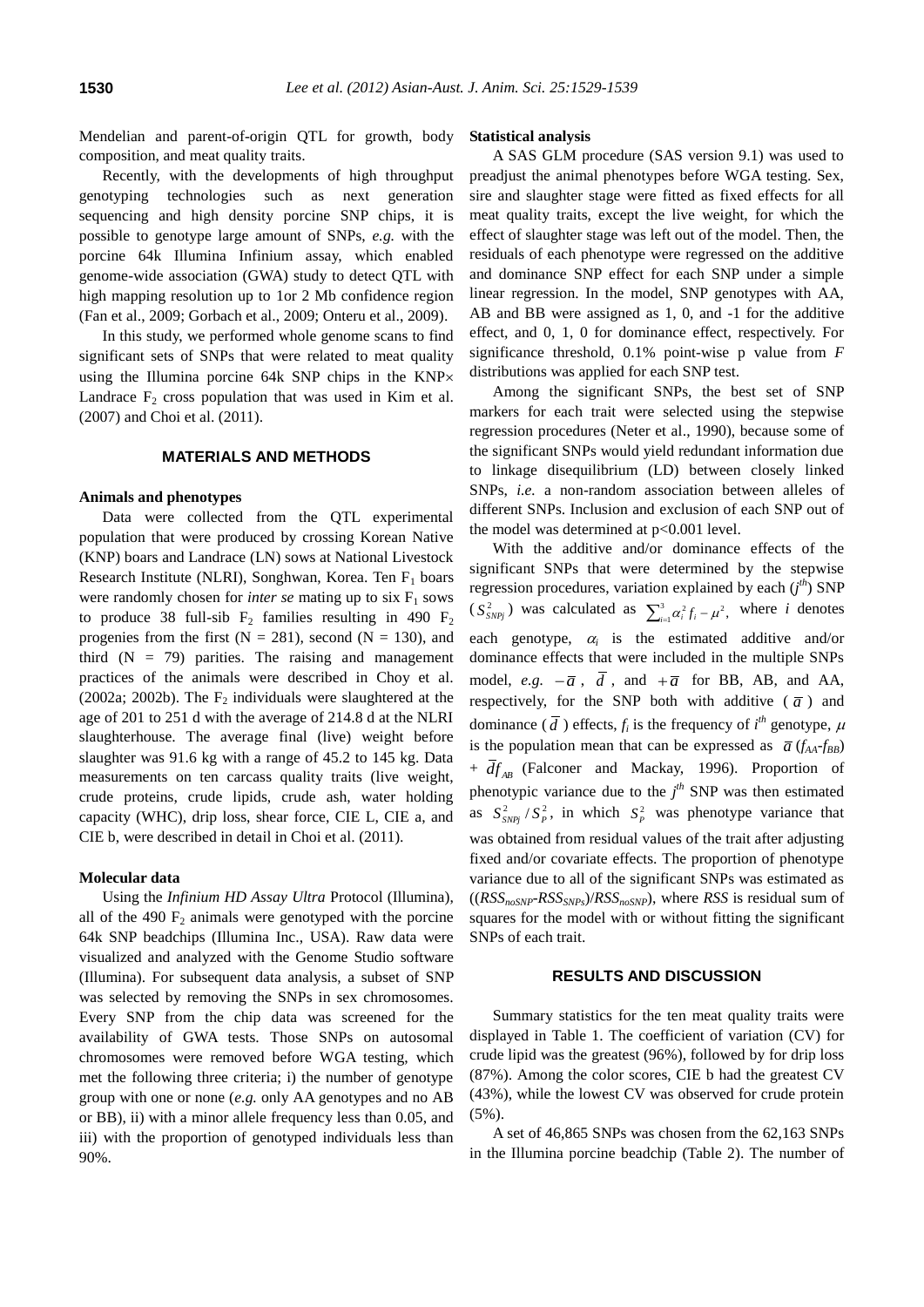|                            | $\sim$ 1<br>- 71 |                        |         |         |        |
|----------------------------|------------------|------------------------|---------|---------|--------|
| Trait                      | Average          | Std. Dev. <sup>a</sup> | Minimum | Maximum | $CV^b$ |
| Live weight $(kg)$         | 91.6             | 15.8(14.0)             | 45.2    | 145.0   | 17.3   |
| Crude protein $(\%)$       | 22.1             | 1.1(1.0)               | 16.4    | 25.3    | 5.0    |
| Crude lipid $(\%)$         | 2.1              | 2.0(1.8)               | 0.1     | 23.6    | 96.2   |
| Crude ash $(\%)$           | 1.0              | 0.1(0.1)               | 0.8     | 2.9     | 12.5   |
| Water holding capacity (%) | 57.5             | 5.3(4.8)               | 45.9    | 80.2    | 9.3    |
| Drip loss $(\%)$           | 2.3              | 2.0(1.8)               | 0.0     | 11.1    | 86.7   |
| Shear force $(kg)$         | 3.7              | 1.2(1.2)               | 1.3     | 9.9     | 33.4   |
| CIE L                      | 50.7             | 4.5(4.0)               | 34.7    | 67.1    | 8.8    |
| CIE a                      | 9.7              | 2.5(2.3)               | 4.5     | 18.3    | 26.0   |
| CIE b                      | 5.1              | 2.2(1.9)               | 0.7     | 14.3    | 42.8   |

**Table 1.** Summary statistics for 490  $F_2$  phenotypes on meat quality in a KNP $\times$ LN cross population

<sup>a</sup> Standard deviation. The values in parenthesis indicate residual standard deviations that were obtained for the phenotypes after preadusting for appropriate fixed effects.

<sup>b</sup> Coefficient of variation (%).

SNPs (6,622) was the greatest for *Sus scrofa* chromosome (SSC) 1, while SSC12 had the smallest number of SNPs (1,098). The SSCs 4, 7, 13, and 14 had more than 3,000 SNPs. The physical map with all of the available SNPs spanned about 2,424 Mb with an average distance of 44.6 $\pm$ 133.5 Kb between adjacent SNPs. However, the average distances were different between chromosomes, ranging between 35.6 Kb in SSC17 and 87.3 Kb in SSC6. Only 75% of the SNPs that were embedded in the porcine chip were available in this study, partly due to ascertainment bias, *i.e.* the Illumina porcine 64k SNP beadchip was based on the genetics of other commercial breeds, not of Korean native pigs.

A total of 106 SNPs were detected in various chromosomes by the stepwise regression procedures, and the sets of SNPs for the ten carcass quality traits explained significant proportion of phenotypic variance, ranging between 31.8% for WHC and 65.6% for drip loss (Table 3). For live weight, twelve SNPs (QTL) were found on SSCs 1, 2, 5, 7, 13, 14, 15, and 16, of which multiple QTL were located on SSCs 5, 7, 13, and 14 (Table 3). Murani et al. (2005) performed association analyses in Pietrain and Duroc×Pietrain populations, and found QTL for ham weight on SSC2 (EPOR gene at 52 Mb), which was closely located

**Table 2.** The numbers of available SNPs in the Korean native pig and Landrace  $F_2$  population and average interval distances between adjacent SNPs in all 18 *Sus scrofa* autosomes (SSC)

| <b>SSC</b> | Number of SNPs <sup>a</sup> | Average interval (kb) | Standard deviation (kb) | Total distance <sup>b</sup> (bp) |
|------------|-----------------------------|-----------------------|-------------------------|----------------------------------|
|            | 6,622                       | 44.6                  | 133.5                   | 295,554,054                      |
| 2          | 2,677                       | 57.3                  | 169.2                   | 153,324,765                      |
| 3          | 2,178                       | 67.1                  | 201.1                   | 146,204,919                      |
| 4          | 3,693                       | 39.1                  | 90.2                    | 144,452,577                      |
| 5          | 2,257                       | 45.9                  | 141.2                   | 103,518,423                      |
| 6          | 1,967                       | 87.3                  | 236.3                   | 171,673,133                      |
|            | 3,554                       | 37.5                  | 34.9                    | 133, 307, 931                    |
| 8          | 2,224                       | 67.5                  | 168.1                   | 149,995,098                      |
| 9          | 2,638                       | 58.5                  | 189.8                   | 154, 365, 393                    |
| 10         | 1,363                       | 57.0                  | 182.5                   | 77,744,768                       |
| 11         | 1,862                       | 45.2                  | 111.3                   | 84,223,424                       |
| 12         | 1,098                       | 62.2                  | 170.1                   | 68,252,608                       |
| 13         | 3,633                       | 59.9                  | 168.9                   | 217,637,564                      |
| 14         | 4,056                       | 36.7                  | 28.6                    | 148,678,088                      |
| 15         | 2,659                       | 63.7                  | 204.8                   | 169,455,966                      |
| 16         | 1,574                       | 55.5                  | 168.4                   | 87,281,785                       |
| 17         | 1,672                       | 35.6                  | 56.9                    | 59,523,835                       |
| 18         | 1,138                       | 51.8                  | 129.2                   | 58,905,756                       |
|            | 46,865<br>Total:            | 44.6<br>Average:      | Average: 133.5          | Total: 295,554,054               |

<sup>a</sup> Among the 62,163 SNPs in the Illumina Porcine 64k SNP beadchip, each SNP was selected for whole genome association (WGA) tests if the number of genotype group is two or three, the minor allele frequency was greater than 0.05, and proportion of genotyped individuals was greater than 90%.  $<sup>b</sup>$  The distances between the first and the last SNPs that were located on their respective chromosomes.</sup>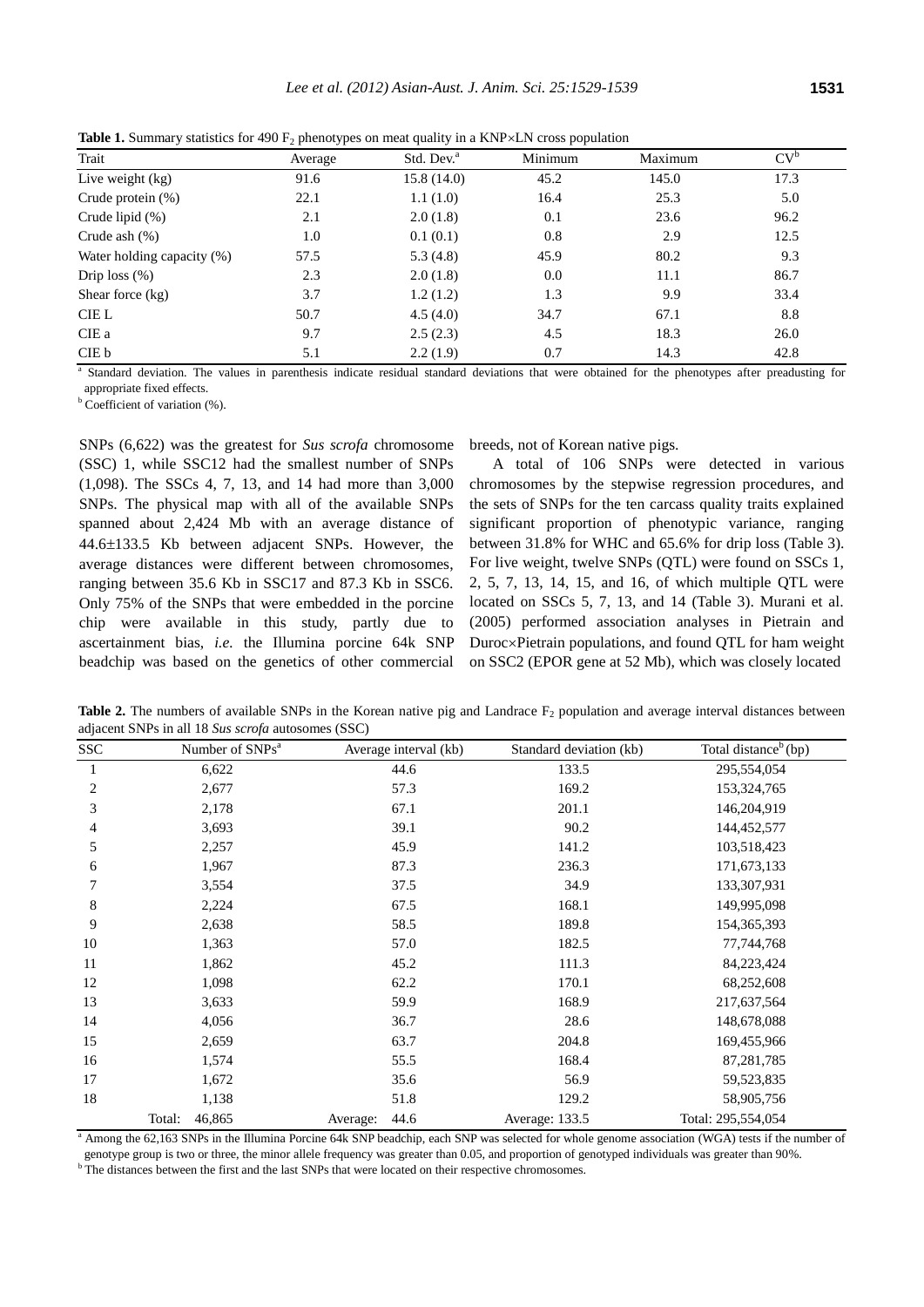Table 3. Identities, positions of the SNPs with significant effects on meat quality traits in a Korean native pig and Landrace cross population

| 36.70<br>ALGA0002905<br>35,240<br>1.42<br>4.81<br>2.19<br>3.40<br>[A/G]<br>0.85<br>1.17<br>1<br>DRGA0003167<br>[T/C]<br>$\boldsymbol{2}$<br>47,367<br>4.47<br>1.15<br>4.00<br>2.52<br>$\Box$<br>5<br>[A/G]<br>1.33<br>ALGA0030609<br>8,998<br>2.28<br>0.83<br>4.16<br>$\overline{\phantom{a}}$<br>5<br>5.81<br>4.14<br>ASGA0095684<br>[A/G]<br>13,541<br>1.13<br>4.13<br>$\overline{\phantom{a}}$<br>$\overline{\phantom{a}}$<br>$\boldsymbol{7}$<br>[T/G]<br>62,213<br>5.15<br>4.14<br>3.38<br>M1GA0010442<br>1.12<br>$\overline{\phantom{a}}$<br>$\blacksquare$<br>$\boldsymbol{7}$<br>[T/G]<br>50,229<br>4.20<br>2.66<br>M1GA0010269<br>$-3.39$<br>0.84<br>$\mathcal{L}_{\mathcal{A}}$<br>$\overline{\phantom{a}}$<br>2.90<br>4.79<br>INRA0040139<br>[T/C]<br>13<br>29,753<br>1.12<br>4.61<br>$\qquad \qquad -$<br>$\overline{\phantom{a}}$<br>13<br>5.03<br>1.29<br>4.97<br>2.76<br>CASI0007467<br>[T/C]<br>95,955<br>$\overline{\phantom{a}}$<br>$\overline{\phantom{a}}$<br>[A/G]<br>25,540<br>2.51<br>4.46<br>3.79<br><b>INRA0043228</b><br>14<br>0.97<br>1.36<br>3.96<br>2.59<br>3.02<br>DRGA0014720<br>[T/C]<br>14<br>136,395<br>$-2.79$<br>0.81<br>1.20<br>3.30<br>14,116<br>$-1.39$<br>0.77<br>4.26<br>ASGA0068956<br>[A/C]<br>15<br>1.23<br>3.44<br>2.69<br>[T/C]<br>16<br>2,073<br>4.26<br>4.36<br>2.28<br>H3GA0045861<br>1.17<br>$\overline{\phantom{a}}$<br>$\overline{\phantom{a}}$<br>40.90<br>Crude protein (%)<br>0.24<br>0.08<br>0.36<br>0.10<br>5.31<br><b>INRA0000425</b><br>[A/G]<br>$\mathbf{1}$<br>6,735<br>3.26<br>0.25<br>221,913<br>0.19<br>0.07<br>0.10<br>4.66<br>2.69<br>ASGA0006575<br>[T/C]<br>$\mathbf{1}$<br>$\boldsymbol{2}$<br>8,808<br>$-0.52$<br>2.96<br>9.92<br>ASGA0009469<br>[T/C]<br>$-0.40$<br>0.09<br>0.12<br>9<br>37,768<br>5.70<br>4.88<br>MARC0040826<br>[T/C]<br>$-0.46$<br>0.08<br>$\blacksquare$<br>MARC0073944<br>[A/G]<br>$-0.35$<br>0.08<br>3.57<br>2.92<br>$10\,$<br>37,348<br>$\overline{\phantom{a}}$<br>$\blacksquare$<br>2.16<br>ASGA0054479<br>12<br>20,575<br>$-0.22$<br>217<br>[T/C]<br>0.06<br>$\blacksquare$<br>$\equiv$<br>12<br>28,254<br>0.29<br>0.06<br>0.23<br>0.09<br>2.06<br>5.19<br>H3GA0034945<br>[T/C]<br>[A/C]<br>12<br>28,672<br>$-0.62$<br>0.14<br>0.39<br>7.07<br>ALGA0067249<br>0.15<br>12.70<br>[T/C]<br>12<br>65,388<br>0.46<br>0.06<br>2.41<br>10.70<br>MARC0009546<br>$\blacksquare$<br>$\overline{\phantom{a}}$<br>16<br>20,494<br>0.24<br>0.05<br>4.16<br>2.99<br>DRGA0016110<br>[A/G]<br>$\overline{\phantom{a}}$<br>$\overline{\phantom{a}}$<br>H3GA0046813<br>16<br>36,848<br>$-0.14$<br>0.06<br>0.28<br>0.08<br>2.26<br>2.86<br>[A/G]<br>Crude lipid (%)<br>57.30<br>31,333<br>0.15<br>$-0.73$<br>0.19<br>5.43<br>6.97<br>ASGA0098229<br>[A/C]<br>6<br>0.60<br>0.25<br>[T/C]<br>6<br>39,767<br>$-0.99$<br>$-0.81$<br>0.28<br>5.50<br>9.54<br>MARC0057020<br>7<br>94,000<br>0.10<br>0.72<br>2.00<br>4.02<br>H3GA0022262<br>[A/G]<br>0.18<br>0.14<br>0.30<br>0.14<br>0.52<br>DIAS0002084<br>[T/C]<br>12<br>14,931<br>3.32<br>$\blacksquare$<br>$\blacksquare$<br>21,752<br>0.36<br>0.09<br>2.12<br>M1GA0016777<br>[A/C]<br>12<br>4.06<br>$\overline{\phantom{a}}$<br>$\qquad \qquad \blacksquare$<br>12<br>2.90<br>3.18<br>MARC0004712<br>[A/G]<br>27,642<br>0.46<br>0.11<br>$\overline{\phantom{a}}$<br>$\overline{\phantom{a}}$<br>12<br>0.26<br>4.03<br>10.30<br>ALGA0067216<br>[T/C]<br>28,517<br>$-1.27$<br>1.03<br>0.32<br>12<br>5.23<br>ALGA0067249<br>[A/C]<br>28,672<br>0.55<br>0.24<br>$-0.72$<br>0.26<br>7.07<br>12<br>4.42<br>ASGA0099848<br>[A/G]<br>61,692<br>$-0.44$<br>0.12<br>$-0.48$<br>0.14<br>11.04<br>13<br>$-1.26$<br>$-1.15$<br>3.51<br>15.50<br>MARC0037347<br>[A/C]<br>19,655<br>0.23<br>0.27<br>54.50<br>$-0.01$<br>$-0.03$<br>6.46<br>5.60<br>ALGA0008433<br>$[A/G]$<br>$\mathbf{1}$<br>205,467<br>$0.01\,$<br>$0.01\,$<br>DRGA0002289<br>$[\mathrm{A/G}]$<br>221,787<br>$-0.16$<br>$0.02\,$<br>$-0.16$<br>0.03<br>13.1<br>$\mathbf{1}$<br>11.32<br>$-0.04$<br>$0.01\,$<br>3.31<br>ALGA0028117<br>[A/G]<br>4<br>108,735<br>2.63<br>$\overline{\phantom{a}}$<br>$-0.13$<br>8.05<br>ALGA0037714<br>[T/C]<br>43,718<br>$-0.12$<br>0.02<br>$0.02\,$<br>8.07<br>6<br>100,680<br>$-0.05$<br>$0.01\,$<br>$-0.07$<br>2.76<br>4.00<br>ASGA0035362<br>[A/G]<br>7<br>0.02<br>$-0.04$<br>$0.01\,$<br>$-0.04$<br>$0.01\,$<br>4.84<br>M1GA0015451<br>[T/C]<br>11<br>62,440<br>6.65<br>6.78<br>MARC0055183<br>[T/G]<br>14<br>84,908<br>$-0.17$<br>0.03<br>6.32<br>$\equiv$<br>$\equiv$<br>0.07<br>ALGA0093831<br>[A/G]<br>17<br>20,677<br>0.02<br>5.71<br>7.21<br>$\blacksquare$<br>$\overline{\phantom{a}}$<br>0.02<br>$-0.12$<br>10.20<br>MARC0115266<br>[T/G]<br>17<br>25,587<br>0.18<br>0.02<br>10.98<br>ASGA0076045<br>[T/C]<br>17<br>25,646<br>0.05<br>0.01<br>$-0.06$<br>$0.02\,$<br>6.31<br>8.18<br>6.14<br>H3GA0048306<br>[T/C]<br>17<br>25,884<br>$-0.13$<br>0.02<br>$-0.06$<br>0.02<br>5.82<br>H3GA0050644<br>[T/C]<br>18<br>14,299<br>0.08<br>$0.02\,$<br>0.06<br>$0.02\,$<br>2.02<br>1.97 | Trait/SNP marker <sup>a</sup> | SNP <sup>b</sup> | <b>SSC</b> | $Kb^c$ | Additive <sup>d</sup> | $SE^e$ | Dominance <sup>f</sup> | $\mathrm{SE}^{\mathrm{e}}$ | - $log_{10}P^g$ | % $\sigma_{p}^{2}$ <sup>h</sup> |
|-----------------------------------------------------------------------------------------------------------------------------------------------------------------------------------------------------------------------------------------------------------------------------------------------------------------------------------------------------------------------------------------------------------------------------------------------------------------------------------------------------------------------------------------------------------------------------------------------------------------------------------------------------------------------------------------------------------------------------------------------------------------------------------------------------------------------------------------------------------------------------------------------------------------------------------------------------------------------------------------------------------------------------------------------------------------------------------------------------------------------------------------------------------------------------------------------------------------------------------------------------------------------------------------------------------------------------------------------------------------------------------------------------------------------------------------------------------------------------------------------------------------------------------------------------------------------------------------------------------------------------------------------------------------------------------------------------------------------------------------------------------------------------------------------------------------------------------------------------------------------------------------------------------------------------------------------------------------------------------------------------------------------------------------------------------------------------------------------------------------------------------------------------------------------------------------------------------------------------------------------------------------------------------------------------------------------------------------------------------------------------------------------------------------------------------------------------------------------------------------------------------------------------------------------------------------------------------------------------------------------------------------------------------------------------------------------------------------------------------------------------------------------------------------------------------------------------------------------------------------------------------------------------------------------------------------------------------------------------------------------------------------------------------------------------------------------------------------------------------------------------------------------------------------------------------------------------------------------------------------------------------------------------------------------------------------------------------------------------------------------------------------------------------------------------------------------------------------------------------------------------------------------------------------------------------------------------------------------------------------------------------------------------------------------------------------------------------------------------------------------------------------------------------------------------------------------------------------------------------------------------------------------------------------------------------------------------------------------------------------------------------------------------------------------------------------------------------------------------------------------------------------------------------------------------------------------------------------------------------------------------------------------------------------------------------------------------------------------------------------------------------------------------------------------------------------------------------------------------------------------------------------------------------------------------------------------------------------------------------------------------------------------------------------------------------------------------------------------------------------------------------------------------------------------------------------------------------------------------------------------------------------------------------------------------------------------------------------------------------------------------------|-------------------------------|------------------|------------|--------|-----------------------|--------|------------------------|----------------------------|-----------------|---------------------------------|
|                                                                                                                                                                                                                                                                                                                                                                                                                                                                                                                                                                                                                                                                                                                                                                                                                                                                                                                                                                                                                                                                                                                                                                                                                                                                                                                                                                                                                                                                                                                                                                                                                                                                                                                                                                                                                                                                                                                                                                                                                                                                                                                                                                                                                                                                                                                                                                                                                                                                                                                                                                                                                                                                                                                                                                                                                                                                                                                                                                                                                                                                                                                                                                                                                                                                                                                                                                                                                                                                                                                                                                                                                                                                                                                                                                                                                                                                                                                                                                                                                                                                                                                                                                                                                                                                                                                                                                                                                                                                                                                                                                                                                                                                                                                                                                                                                                                                                                                                                                                                           | Live weight (kg)              |                  |            |        |                       |        |                        |                            |                 |                                 |
|                                                                                                                                                                                                                                                                                                                                                                                                                                                                                                                                                                                                                                                                                                                                                                                                                                                                                                                                                                                                                                                                                                                                                                                                                                                                                                                                                                                                                                                                                                                                                                                                                                                                                                                                                                                                                                                                                                                                                                                                                                                                                                                                                                                                                                                                                                                                                                                                                                                                                                                                                                                                                                                                                                                                                                                                                                                                                                                                                                                                                                                                                                                                                                                                                                                                                                                                                                                                                                                                                                                                                                                                                                                                                                                                                                                                                                                                                                                                                                                                                                                                                                                                                                                                                                                                                                                                                                                                                                                                                                                                                                                                                                                                                                                                                                                                                                                                                                                                                                                                           |                               |                  |            |        |                       |        |                        |                            |                 |                                 |
|                                                                                                                                                                                                                                                                                                                                                                                                                                                                                                                                                                                                                                                                                                                                                                                                                                                                                                                                                                                                                                                                                                                                                                                                                                                                                                                                                                                                                                                                                                                                                                                                                                                                                                                                                                                                                                                                                                                                                                                                                                                                                                                                                                                                                                                                                                                                                                                                                                                                                                                                                                                                                                                                                                                                                                                                                                                                                                                                                                                                                                                                                                                                                                                                                                                                                                                                                                                                                                                                                                                                                                                                                                                                                                                                                                                                                                                                                                                                                                                                                                                                                                                                                                                                                                                                                                                                                                                                                                                                                                                                                                                                                                                                                                                                                                                                                                                                                                                                                                                                           |                               |                  |            |        |                       |        |                        |                            |                 |                                 |
|                                                                                                                                                                                                                                                                                                                                                                                                                                                                                                                                                                                                                                                                                                                                                                                                                                                                                                                                                                                                                                                                                                                                                                                                                                                                                                                                                                                                                                                                                                                                                                                                                                                                                                                                                                                                                                                                                                                                                                                                                                                                                                                                                                                                                                                                                                                                                                                                                                                                                                                                                                                                                                                                                                                                                                                                                                                                                                                                                                                                                                                                                                                                                                                                                                                                                                                                                                                                                                                                                                                                                                                                                                                                                                                                                                                                                                                                                                                                                                                                                                                                                                                                                                                                                                                                                                                                                                                                                                                                                                                                                                                                                                                                                                                                                                                                                                                                                                                                                                                                           |                               |                  |            |        |                       |        |                        |                            |                 |                                 |
|                                                                                                                                                                                                                                                                                                                                                                                                                                                                                                                                                                                                                                                                                                                                                                                                                                                                                                                                                                                                                                                                                                                                                                                                                                                                                                                                                                                                                                                                                                                                                                                                                                                                                                                                                                                                                                                                                                                                                                                                                                                                                                                                                                                                                                                                                                                                                                                                                                                                                                                                                                                                                                                                                                                                                                                                                                                                                                                                                                                                                                                                                                                                                                                                                                                                                                                                                                                                                                                                                                                                                                                                                                                                                                                                                                                                                                                                                                                                                                                                                                                                                                                                                                                                                                                                                                                                                                                                                                                                                                                                                                                                                                                                                                                                                                                                                                                                                                                                                                                                           |                               |                  |            |        |                       |        |                        |                            |                 |                                 |
|                                                                                                                                                                                                                                                                                                                                                                                                                                                                                                                                                                                                                                                                                                                                                                                                                                                                                                                                                                                                                                                                                                                                                                                                                                                                                                                                                                                                                                                                                                                                                                                                                                                                                                                                                                                                                                                                                                                                                                                                                                                                                                                                                                                                                                                                                                                                                                                                                                                                                                                                                                                                                                                                                                                                                                                                                                                                                                                                                                                                                                                                                                                                                                                                                                                                                                                                                                                                                                                                                                                                                                                                                                                                                                                                                                                                                                                                                                                                                                                                                                                                                                                                                                                                                                                                                                                                                                                                                                                                                                                                                                                                                                                                                                                                                                                                                                                                                                                                                                                                           |                               |                  |            |        |                       |        |                        |                            |                 |                                 |
|                                                                                                                                                                                                                                                                                                                                                                                                                                                                                                                                                                                                                                                                                                                                                                                                                                                                                                                                                                                                                                                                                                                                                                                                                                                                                                                                                                                                                                                                                                                                                                                                                                                                                                                                                                                                                                                                                                                                                                                                                                                                                                                                                                                                                                                                                                                                                                                                                                                                                                                                                                                                                                                                                                                                                                                                                                                                                                                                                                                                                                                                                                                                                                                                                                                                                                                                                                                                                                                                                                                                                                                                                                                                                                                                                                                                                                                                                                                                                                                                                                                                                                                                                                                                                                                                                                                                                                                                                                                                                                                                                                                                                                                                                                                                                                                                                                                                                                                                                                                                           |                               |                  |            |        |                       |        |                        |                            |                 |                                 |
|                                                                                                                                                                                                                                                                                                                                                                                                                                                                                                                                                                                                                                                                                                                                                                                                                                                                                                                                                                                                                                                                                                                                                                                                                                                                                                                                                                                                                                                                                                                                                                                                                                                                                                                                                                                                                                                                                                                                                                                                                                                                                                                                                                                                                                                                                                                                                                                                                                                                                                                                                                                                                                                                                                                                                                                                                                                                                                                                                                                                                                                                                                                                                                                                                                                                                                                                                                                                                                                                                                                                                                                                                                                                                                                                                                                                                                                                                                                                                                                                                                                                                                                                                                                                                                                                                                                                                                                                                                                                                                                                                                                                                                                                                                                                                                                                                                                                                                                                                                                                           |                               |                  |            |        |                       |        |                        |                            |                 |                                 |
|                                                                                                                                                                                                                                                                                                                                                                                                                                                                                                                                                                                                                                                                                                                                                                                                                                                                                                                                                                                                                                                                                                                                                                                                                                                                                                                                                                                                                                                                                                                                                                                                                                                                                                                                                                                                                                                                                                                                                                                                                                                                                                                                                                                                                                                                                                                                                                                                                                                                                                                                                                                                                                                                                                                                                                                                                                                                                                                                                                                                                                                                                                                                                                                                                                                                                                                                                                                                                                                                                                                                                                                                                                                                                                                                                                                                                                                                                                                                                                                                                                                                                                                                                                                                                                                                                                                                                                                                                                                                                                                                                                                                                                                                                                                                                                                                                                                                                                                                                                                                           |                               |                  |            |        |                       |        |                        |                            |                 |                                 |
|                                                                                                                                                                                                                                                                                                                                                                                                                                                                                                                                                                                                                                                                                                                                                                                                                                                                                                                                                                                                                                                                                                                                                                                                                                                                                                                                                                                                                                                                                                                                                                                                                                                                                                                                                                                                                                                                                                                                                                                                                                                                                                                                                                                                                                                                                                                                                                                                                                                                                                                                                                                                                                                                                                                                                                                                                                                                                                                                                                                                                                                                                                                                                                                                                                                                                                                                                                                                                                                                                                                                                                                                                                                                                                                                                                                                                                                                                                                                                                                                                                                                                                                                                                                                                                                                                                                                                                                                                                                                                                                                                                                                                                                                                                                                                                                                                                                                                                                                                                                                           |                               |                  |            |        |                       |        |                        |                            |                 |                                 |
|                                                                                                                                                                                                                                                                                                                                                                                                                                                                                                                                                                                                                                                                                                                                                                                                                                                                                                                                                                                                                                                                                                                                                                                                                                                                                                                                                                                                                                                                                                                                                                                                                                                                                                                                                                                                                                                                                                                                                                                                                                                                                                                                                                                                                                                                                                                                                                                                                                                                                                                                                                                                                                                                                                                                                                                                                                                                                                                                                                                                                                                                                                                                                                                                                                                                                                                                                                                                                                                                                                                                                                                                                                                                                                                                                                                                                                                                                                                                                                                                                                                                                                                                                                                                                                                                                                                                                                                                                                                                                                                                                                                                                                                                                                                                                                                                                                                                                                                                                                                                           |                               |                  |            |        |                       |        |                        |                            |                 |                                 |
|                                                                                                                                                                                                                                                                                                                                                                                                                                                                                                                                                                                                                                                                                                                                                                                                                                                                                                                                                                                                                                                                                                                                                                                                                                                                                                                                                                                                                                                                                                                                                                                                                                                                                                                                                                                                                                                                                                                                                                                                                                                                                                                                                                                                                                                                                                                                                                                                                                                                                                                                                                                                                                                                                                                                                                                                                                                                                                                                                                                                                                                                                                                                                                                                                                                                                                                                                                                                                                                                                                                                                                                                                                                                                                                                                                                                                                                                                                                                                                                                                                                                                                                                                                                                                                                                                                                                                                                                                                                                                                                                                                                                                                                                                                                                                                                                                                                                                                                                                                                                           |                               |                  |            |        |                       |        |                        |                            |                 |                                 |
|                                                                                                                                                                                                                                                                                                                                                                                                                                                                                                                                                                                                                                                                                                                                                                                                                                                                                                                                                                                                                                                                                                                                                                                                                                                                                                                                                                                                                                                                                                                                                                                                                                                                                                                                                                                                                                                                                                                                                                                                                                                                                                                                                                                                                                                                                                                                                                                                                                                                                                                                                                                                                                                                                                                                                                                                                                                                                                                                                                                                                                                                                                                                                                                                                                                                                                                                                                                                                                                                                                                                                                                                                                                                                                                                                                                                                                                                                                                                                                                                                                                                                                                                                                                                                                                                                                                                                                                                                                                                                                                                                                                                                                                                                                                                                                                                                                                                                                                                                                                                           |                               |                  |            |        |                       |        |                        |                            |                 |                                 |
|                                                                                                                                                                                                                                                                                                                                                                                                                                                                                                                                                                                                                                                                                                                                                                                                                                                                                                                                                                                                                                                                                                                                                                                                                                                                                                                                                                                                                                                                                                                                                                                                                                                                                                                                                                                                                                                                                                                                                                                                                                                                                                                                                                                                                                                                                                                                                                                                                                                                                                                                                                                                                                                                                                                                                                                                                                                                                                                                                                                                                                                                                                                                                                                                                                                                                                                                                                                                                                                                                                                                                                                                                                                                                                                                                                                                                                                                                                                                                                                                                                                                                                                                                                                                                                                                                                                                                                                                                                                                                                                                                                                                                                                                                                                                                                                                                                                                                                                                                                                                           |                               |                  |            |        |                       |        |                        |                            |                 |                                 |
|                                                                                                                                                                                                                                                                                                                                                                                                                                                                                                                                                                                                                                                                                                                                                                                                                                                                                                                                                                                                                                                                                                                                                                                                                                                                                                                                                                                                                                                                                                                                                                                                                                                                                                                                                                                                                                                                                                                                                                                                                                                                                                                                                                                                                                                                                                                                                                                                                                                                                                                                                                                                                                                                                                                                                                                                                                                                                                                                                                                                                                                                                                                                                                                                                                                                                                                                                                                                                                                                                                                                                                                                                                                                                                                                                                                                                                                                                                                                                                                                                                                                                                                                                                                                                                                                                                                                                                                                                                                                                                                                                                                                                                                                                                                                                                                                                                                                                                                                                                                                           |                               |                  |            |        |                       |        |                        |                            |                 |                                 |
|                                                                                                                                                                                                                                                                                                                                                                                                                                                                                                                                                                                                                                                                                                                                                                                                                                                                                                                                                                                                                                                                                                                                                                                                                                                                                                                                                                                                                                                                                                                                                                                                                                                                                                                                                                                                                                                                                                                                                                                                                                                                                                                                                                                                                                                                                                                                                                                                                                                                                                                                                                                                                                                                                                                                                                                                                                                                                                                                                                                                                                                                                                                                                                                                                                                                                                                                                                                                                                                                                                                                                                                                                                                                                                                                                                                                                                                                                                                                                                                                                                                                                                                                                                                                                                                                                                                                                                                                                                                                                                                                                                                                                                                                                                                                                                                                                                                                                                                                                                                                           |                               |                  |            |        |                       |        |                        |                            |                 |                                 |
|                                                                                                                                                                                                                                                                                                                                                                                                                                                                                                                                                                                                                                                                                                                                                                                                                                                                                                                                                                                                                                                                                                                                                                                                                                                                                                                                                                                                                                                                                                                                                                                                                                                                                                                                                                                                                                                                                                                                                                                                                                                                                                                                                                                                                                                                                                                                                                                                                                                                                                                                                                                                                                                                                                                                                                                                                                                                                                                                                                                                                                                                                                                                                                                                                                                                                                                                                                                                                                                                                                                                                                                                                                                                                                                                                                                                                                                                                                                                                                                                                                                                                                                                                                                                                                                                                                                                                                                                                                                                                                                                                                                                                                                                                                                                                                                                                                                                                                                                                                                                           |                               |                  |            |        |                       |        |                        |                            |                 |                                 |
|                                                                                                                                                                                                                                                                                                                                                                                                                                                                                                                                                                                                                                                                                                                                                                                                                                                                                                                                                                                                                                                                                                                                                                                                                                                                                                                                                                                                                                                                                                                                                                                                                                                                                                                                                                                                                                                                                                                                                                                                                                                                                                                                                                                                                                                                                                                                                                                                                                                                                                                                                                                                                                                                                                                                                                                                                                                                                                                                                                                                                                                                                                                                                                                                                                                                                                                                                                                                                                                                                                                                                                                                                                                                                                                                                                                                                                                                                                                                                                                                                                                                                                                                                                                                                                                                                                                                                                                                                                                                                                                                                                                                                                                                                                                                                                                                                                                                                                                                                                                                           |                               |                  |            |        |                       |        |                        |                            |                 |                                 |
|                                                                                                                                                                                                                                                                                                                                                                                                                                                                                                                                                                                                                                                                                                                                                                                                                                                                                                                                                                                                                                                                                                                                                                                                                                                                                                                                                                                                                                                                                                                                                                                                                                                                                                                                                                                                                                                                                                                                                                                                                                                                                                                                                                                                                                                                                                                                                                                                                                                                                                                                                                                                                                                                                                                                                                                                                                                                                                                                                                                                                                                                                                                                                                                                                                                                                                                                                                                                                                                                                                                                                                                                                                                                                                                                                                                                                                                                                                                                                                                                                                                                                                                                                                                                                                                                                                                                                                                                                                                                                                                                                                                                                                                                                                                                                                                                                                                                                                                                                                                                           |                               |                  |            |        |                       |        |                        |                            |                 |                                 |
|                                                                                                                                                                                                                                                                                                                                                                                                                                                                                                                                                                                                                                                                                                                                                                                                                                                                                                                                                                                                                                                                                                                                                                                                                                                                                                                                                                                                                                                                                                                                                                                                                                                                                                                                                                                                                                                                                                                                                                                                                                                                                                                                                                                                                                                                                                                                                                                                                                                                                                                                                                                                                                                                                                                                                                                                                                                                                                                                                                                                                                                                                                                                                                                                                                                                                                                                                                                                                                                                                                                                                                                                                                                                                                                                                                                                                                                                                                                                                                                                                                                                                                                                                                                                                                                                                                                                                                                                                                                                                                                                                                                                                                                                                                                                                                                                                                                                                                                                                                                                           |                               |                  |            |        |                       |        |                        |                            |                 |                                 |
|                                                                                                                                                                                                                                                                                                                                                                                                                                                                                                                                                                                                                                                                                                                                                                                                                                                                                                                                                                                                                                                                                                                                                                                                                                                                                                                                                                                                                                                                                                                                                                                                                                                                                                                                                                                                                                                                                                                                                                                                                                                                                                                                                                                                                                                                                                                                                                                                                                                                                                                                                                                                                                                                                                                                                                                                                                                                                                                                                                                                                                                                                                                                                                                                                                                                                                                                                                                                                                                                                                                                                                                                                                                                                                                                                                                                                                                                                                                                                                                                                                                                                                                                                                                                                                                                                                                                                                                                                                                                                                                                                                                                                                                                                                                                                                                                                                                                                                                                                                                                           |                               |                  |            |        |                       |        |                        |                            |                 |                                 |
|                                                                                                                                                                                                                                                                                                                                                                                                                                                                                                                                                                                                                                                                                                                                                                                                                                                                                                                                                                                                                                                                                                                                                                                                                                                                                                                                                                                                                                                                                                                                                                                                                                                                                                                                                                                                                                                                                                                                                                                                                                                                                                                                                                                                                                                                                                                                                                                                                                                                                                                                                                                                                                                                                                                                                                                                                                                                                                                                                                                                                                                                                                                                                                                                                                                                                                                                                                                                                                                                                                                                                                                                                                                                                                                                                                                                                                                                                                                                                                                                                                                                                                                                                                                                                                                                                                                                                                                                                                                                                                                                                                                                                                                                                                                                                                                                                                                                                                                                                                                                           |                               |                  |            |        |                       |        |                        |                            |                 |                                 |
|                                                                                                                                                                                                                                                                                                                                                                                                                                                                                                                                                                                                                                                                                                                                                                                                                                                                                                                                                                                                                                                                                                                                                                                                                                                                                                                                                                                                                                                                                                                                                                                                                                                                                                                                                                                                                                                                                                                                                                                                                                                                                                                                                                                                                                                                                                                                                                                                                                                                                                                                                                                                                                                                                                                                                                                                                                                                                                                                                                                                                                                                                                                                                                                                                                                                                                                                                                                                                                                                                                                                                                                                                                                                                                                                                                                                                                                                                                                                                                                                                                                                                                                                                                                                                                                                                                                                                                                                                                                                                                                                                                                                                                                                                                                                                                                                                                                                                                                                                                                                           |                               |                  |            |        |                       |        |                        |                            |                 |                                 |
|                                                                                                                                                                                                                                                                                                                                                                                                                                                                                                                                                                                                                                                                                                                                                                                                                                                                                                                                                                                                                                                                                                                                                                                                                                                                                                                                                                                                                                                                                                                                                                                                                                                                                                                                                                                                                                                                                                                                                                                                                                                                                                                                                                                                                                                                                                                                                                                                                                                                                                                                                                                                                                                                                                                                                                                                                                                                                                                                                                                                                                                                                                                                                                                                                                                                                                                                                                                                                                                                                                                                                                                                                                                                                                                                                                                                                                                                                                                                                                                                                                                                                                                                                                                                                                                                                                                                                                                                                                                                                                                                                                                                                                                                                                                                                                                                                                                                                                                                                                                                           |                               |                  |            |        |                       |        |                        |                            |                 |                                 |
|                                                                                                                                                                                                                                                                                                                                                                                                                                                                                                                                                                                                                                                                                                                                                                                                                                                                                                                                                                                                                                                                                                                                                                                                                                                                                                                                                                                                                                                                                                                                                                                                                                                                                                                                                                                                                                                                                                                                                                                                                                                                                                                                                                                                                                                                                                                                                                                                                                                                                                                                                                                                                                                                                                                                                                                                                                                                                                                                                                                                                                                                                                                                                                                                                                                                                                                                                                                                                                                                                                                                                                                                                                                                                                                                                                                                                                                                                                                                                                                                                                                                                                                                                                                                                                                                                                                                                                                                                                                                                                                                                                                                                                                                                                                                                                                                                                                                                                                                                                                                           |                               |                  |            |        |                       |        |                        |                            |                 |                                 |
|                                                                                                                                                                                                                                                                                                                                                                                                                                                                                                                                                                                                                                                                                                                                                                                                                                                                                                                                                                                                                                                                                                                                                                                                                                                                                                                                                                                                                                                                                                                                                                                                                                                                                                                                                                                                                                                                                                                                                                                                                                                                                                                                                                                                                                                                                                                                                                                                                                                                                                                                                                                                                                                                                                                                                                                                                                                                                                                                                                                                                                                                                                                                                                                                                                                                                                                                                                                                                                                                                                                                                                                                                                                                                                                                                                                                                                                                                                                                                                                                                                                                                                                                                                                                                                                                                                                                                                                                                                                                                                                                                                                                                                                                                                                                                                                                                                                                                                                                                                                                           |                               |                  |            |        |                       |        |                        |                            |                 |                                 |
|                                                                                                                                                                                                                                                                                                                                                                                                                                                                                                                                                                                                                                                                                                                                                                                                                                                                                                                                                                                                                                                                                                                                                                                                                                                                                                                                                                                                                                                                                                                                                                                                                                                                                                                                                                                                                                                                                                                                                                                                                                                                                                                                                                                                                                                                                                                                                                                                                                                                                                                                                                                                                                                                                                                                                                                                                                                                                                                                                                                                                                                                                                                                                                                                                                                                                                                                                                                                                                                                                                                                                                                                                                                                                                                                                                                                                                                                                                                                                                                                                                                                                                                                                                                                                                                                                                                                                                                                                                                                                                                                                                                                                                                                                                                                                                                                                                                                                                                                                                                                           |                               |                  |            |        |                       |        |                        |                            |                 |                                 |
|                                                                                                                                                                                                                                                                                                                                                                                                                                                                                                                                                                                                                                                                                                                                                                                                                                                                                                                                                                                                                                                                                                                                                                                                                                                                                                                                                                                                                                                                                                                                                                                                                                                                                                                                                                                                                                                                                                                                                                                                                                                                                                                                                                                                                                                                                                                                                                                                                                                                                                                                                                                                                                                                                                                                                                                                                                                                                                                                                                                                                                                                                                                                                                                                                                                                                                                                                                                                                                                                                                                                                                                                                                                                                                                                                                                                                                                                                                                                                                                                                                                                                                                                                                                                                                                                                                                                                                                                                                                                                                                                                                                                                                                                                                                                                                                                                                                                                                                                                                                                           |                               |                  |            |        |                       |        |                        |                            |                 |                                 |
|                                                                                                                                                                                                                                                                                                                                                                                                                                                                                                                                                                                                                                                                                                                                                                                                                                                                                                                                                                                                                                                                                                                                                                                                                                                                                                                                                                                                                                                                                                                                                                                                                                                                                                                                                                                                                                                                                                                                                                                                                                                                                                                                                                                                                                                                                                                                                                                                                                                                                                                                                                                                                                                                                                                                                                                                                                                                                                                                                                                                                                                                                                                                                                                                                                                                                                                                                                                                                                                                                                                                                                                                                                                                                                                                                                                                                                                                                                                                                                                                                                                                                                                                                                                                                                                                                                                                                                                                                                                                                                                                                                                                                                                                                                                                                                                                                                                                                                                                                                                                           |                               |                  |            |        |                       |        |                        |                            |                 |                                 |
|                                                                                                                                                                                                                                                                                                                                                                                                                                                                                                                                                                                                                                                                                                                                                                                                                                                                                                                                                                                                                                                                                                                                                                                                                                                                                                                                                                                                                                                                                                                                                                                                                                                                                                                                                                                                                                                                                                                                                                                                                                                                                                                                                                                                                                                                                                                                                                                                                                                                                                                                                                                                                                                                                                                                                                                                                                                                                                                                                                                                                                                                                                                                                                                                                                                                                                                                                                                                                                                                                                                                                                                                                                                                                                                                                                                                                                                                                                                                                                                                                                                                                                                                                                                                                                                                                                                                                                                                                                                                                                                                                                                                                                                                                                                                                                                                                                                                                                                                                                                                           |                               |                  |            |        |                       |        |                        |                            |                 |                                 |
|                                                                                                                                                                                                                                                                                                                                                                                                                                                                                                                                                                                                                                                                                                                                                                                                                                                                                                                                                                                                                                                                                                                                                                                                                                                                                                                                                                                                                                                                                                                                                                                                                                                                                                                                                                                                                                                                                                                                                                                                                                                                                                                                                                                                                                                                                                                                                                                                                                                                                                                                                                                                                                                                                                                                                                                                                                                                                                                                                                                                                                                                                                                                                                                                                                                                                                                                                                                                                                                                                                                                                                                                                                                                                                                                                                                                                                                                                                                                                                                                                                                                                                                                                                                                                                                                                                                                                                                                                                                                                                                                                                                                                                                                                                                                                                                                                                                                                                                                                                                                           |                               |                  |            |        |                       |        |                        |                            |                 |                                 |
|                                                                                                                                                                                                                                                                                                                                                                                                                                                                                                                                                                                                                                                                                                                                                                                                                                                                                                                                                                                                                                                                                                                                                                                                                                                                                                                                                                                                                                                                                                                                                                                                                                                                                                                                                                                                                                                                                                                                                                                                                                                                                                                                                                                                                                                                                                                                                                                                                                                                                                                                                                                                                                                                                                                                                                                                                                                                                                                                                                                                                                                                                                                                                                                                                                                                                                                                                                                                                                                                                                                                                                                                                                                                                                                                                                                                                                                                                                                                                                                                                                                                                                                                                                                                                                                                                                                                                                                                                                                                                                                                                                                                                                                                                                                                                                                                                                                                                                                                                                                                           |                               |                  |            |        |                       |        |                        |                            |                 |                                 |
|                                                                                                                                                                                                                                                                                                                                                                                                                                                                                                                                                                                                                                                                                                                                                                                                                                                                                                                                                                                                                                                                                                                                                                                                                                                                                                                                                                                                                                                                                                                                                                                                                                                                                                                                                                                                                                                                                                                                                                                                                                                                                                                                                                                                                                                                                                                                                                                                                                                                                                                                                                                                                                                                                                                                                                                                                                                                                                                                                                                                                                                                                                                                                                                                                                                                                                                                                                                                                                                                                                                                                                                                                                                                                                                                                                                                                                                                                                                                                                                                                                                                                                                                                                                                                                                                                                                                                                                                                                                                                                                                                                                                                                                                                                                                                                                                                                                                                                                                                                                                           |                               |                  |            |        |                       |        |                        |                            |                 |                                 |
|                                                                                                                                                                                                                                                                                                                                                                                                                                                                                                                                                                                                                                                                                                                                                                                                                                                                                                                                                                                                                                                                                                                                                                                                                                                                                                                                                                                                                                                                                                                                                                                                                                                                                                                                                                                                                                                                                                                                                                                                                                                                                                                                                                                                                                                                                                                                                                                                                                                                                                                                                                                                                                                                                                                                                                                                                                                                                                                                                                                                                                                                                                                                                                                                                                                                                                                                                                                                                                                                                                                                                                                                                                                                                                                                                                                                                                                                                                                                                                                                                                                                                                                                                                                                                                                                                                                                                                                                                                                                                                                                                                                                                                                                                                                                                                                                                                                                                                                                                                                                           |                               |                  |            |        |                       |        |                        |                            |                 |                                 |
|                                                                                                                                                                                                                                                                                                                                                                                                                                                                                                                                                                                                                                                                                                                                                                                                                                                                                                                                                                                                                                                                                                                                                                                                                                                                                                                                                                                                                                                                                                                                                                                                                                                                                                                                                                                                                                                                                                                                                                                                                                                                                                                                                                                                                                                                                                                                                                                                                                                                                                                                                                                                                                                                                                                                                                                                                                                                                                                                                                                                                                                                                                                                                                                                                                                                                                                                                                                                                                                                                                                                                                                                                                                                                                                                                                                                                                                                                                                                                                                                                                                                                                                                                                                                                                                                                                                                                                                                                                                                                                                                                                                                                                                                                                                                                                                                                                                                                                                                                                                                           |                               |                  |            |        |                       |        |                        |                            |                 |                                 |
|                                                                                                                                                                                                                                                                                                                                                                                                                                                                                                                                                                                                                                                                                                                                                                                                                                                                                                                                                                                                                                                                                                                                                                                                                                                                                                                                                                                                                                                                                                                                                                                                                                                                                                                                                                                                                                                                                                                                                                                                                                                                                                                                                                                                                                                                                                                                                                                                                                                                                                                                                                                                                                                                                                                                                                                                                                                                                                                                                                                                                                                                                                                                                                                                                                                                                                                                                                                                                                                                                                                                                                                                                                                                                                                                                                                                                                                                                                                                                                                                                                                                                                                                                                                                                                                                                                                                                                                                                                                                                                                                                                                                                                                                                                                                                                                                                                                                                                                                                                                                           |                               |                  |            |        |                       |        |                        |                            |                 |                                 |
|                                                                                                                                                                                                                                                                                                                                                                                                                                                                                                                                                                                                                                                                                                                                                                                                                                                                                                                                                                                                                                                                                                                                                                                                                                                                                                                                                                                                                                                                                                                                                                                                                                                                                                                                                                                                                                                                                                                                                                                                                                                                                                                                                                                                                                                                                                                                                                                                                                                                                                                                                                                                                                                                                                                                                                                                                                                                                                                                                                                                                                                                                                                                                                                                                                                                                                                                                                                                                                                                                                                                                                                                                                                                                                                                                                                                                                                                                                                                                                                                                                                                                                                                                                                                                                                                                                                                                                                                                                                                                                                                                                                                                                                                                                                                                                                                                                                                                                                                                                                                           | Crude ash (%)                 |                  |            |        |                       |        |                        |                            |                 |                                 |
|                                                                                                                                                                                                                                                                                                                                                                                                                                                                                                                                                                                                                                                                                                                                                                                                                                                                                                                                                                                                                                                                                                                                                                                                                                                                                                                                                                                                                                                                                                                                                                                                                                                                                                                                                                                                                                                                                                                                                                                                                                                                                                                                                                                                                                                                                                                                                                                                                                                                                                                                                                                                                                                                                                                                                                                                                                                                                                                                                                                                                                                                                                                                                                                                                                                                                                                                                                                                                                                                                                                                                                                                                                                                                                                                                                                                                                                                                                                                                                                                                                                                                                                                                                                                                                                                                                                                                                                                                                                                                                                                                                                                                                                                                                                                                                                                                                                                                                                                                                                                           |                               |                  |            |        |                       |        |                        |                            |                 |                                 |
|                                                                                                                                                                                                                                                                                                                                                                                                                                                                                                                                                                                                                                                                                                                                                                                                                                                                                                                                                                                                                                                                                                                                                                                                                                                                                                                                                                                                                                                                                                                                                                                                                                                                                                                                                                                                                                                                                                                                                                                                                                                                                                                                                                                                                                                                                                                                                                                                                                                                                                                                                                                                                                                                                                                                                                                                                                                                                                                                                                                                                                                                                                                                                                                                                                                                                                                                                                                                                                                                                                                                                                                                                                                                                                                                                                                                                                                                                                                                                                                                                                                                                                                                                                                                                                                                                                                                                                                                                                                                                                                                                                                                                                                                                                                                                                                                                                                                                                                                                                                                           |                               |                  |            |        |                       |        |                        |                            |                 |                                 |
|                                                                                                                                                                                                                                                                                                                                                                                                                                                                                                                                                                                                                                                                                                                                                                                                                                                                                                                                                                                                                                                                                                                                                                                                                                                                                                                                                                                                                                                                                                                                                                                                                                                                                                                                                                                                                                                                                                                                                                                                                                                                                                                                                                                                                                                                                                                                                                                                                                                                                                                                                                                                                                                                                                                                                                                                                                                                                                                                                                                                                                                                                                                                                                                                                                                                                                                                                                                                                                                                                                                                                                                                                                                                                                                                                                                                                                                                                                                                                                                                                                                                                                                                                                                                                                                                                                                                                                                                                                                                                                                                                                                                                                                                                                                                                                                                                                                                                                                                                                                                           |                               |                  |            |        |                       |        |                        |                            |                 |                                 |
|                                                                                                                                                                                                                                                                                                                                                                                                                                                                                                                                                                                                                                                                                                                                                                                                                                                                                                                                                                                                                                                                                                                                                                                                                                                                                                                                                                                                                                                                                                                                                                                                                                                                                                                                                                                                                                                                                                                                                                                                                                                                                                                                                                                                                                                                                                                                                                                                                                                                                                                                                                                                                                                                                                                                                                                                                                                                                                                                                                                                                                                                                                                                                                                                                                                                                                                                                                                                                                                                                                                                                                                                                                                                                                                                                                                                                                                                                                                                                                                                                                                                                                                                                                                                                                                                                                                                                                                                                                                                                                                                                                                                                                                                                                                                                                                                                                                                                                                                                                                                           |                               |                  |            |        |                       |        |                        |                            |                 |                                 |
|                                                                                                                                                                                                                                                                                                                                                                                                                                                                                                                                                                                                                                                                                                                                                                                                                                                                                                                                                                                                                                                                                                                                                                                                                                                                                                                                                                                                                                                                                                                                                                                                                                                                                                                                                                                                                                                                                                                                                                                                                                                                                                                                                                                                                                                                                                                                                                                                                                                                                                                                                                                                                                                                                                                                                                                                                                                                                                                                                                                                                                                                                                                                                                                                                                                                                                                                                                                                                                                                                                                                                                                                                                                                                                                                                                                                                                                                                                                                                                                                                                                                                                                                                                                                                                                                                                                                                                                                                                                                                                                                                                                                                                                                                                                                                                                                                                                                                                                                                                                                           |                               |                  |            |        |                       |        |                        |                            |                 |                                 |
|                                                                                                                                                                                                                                                                                                                                                                                                                                                                                                                                                                                                                                                                                                                                                                                                                                                                                                                                                                                                                                                                                                                                                                                                                                                                                                                                                                                                                                                                                                                                                                                                                                                                                                                                                                                                                                                                                                                                                                                                                                                                                                                                                                                                                                                                                                                                                                                                                                                                                                                                                                                                                                                                                                                                                                                                                                                                                                                                                                                                                                                                                                                                                                                                                                                                                                                                                                                                                                                                                                                                                                                                                                                                                                                                                                                                                                                                                                                                                                                                                                                                                                                                                                                                                                                                                                                                                                                                                                                                                                                                                                                                                                                                                                                                                                                                                                                                                                                                                                                                           |                               |                  |            |        |                       |        |                        |                            |                 |                                 |
|                                                                                                                                                                                                                                                                                                                                                                                                                                                                                                                                                                                                                                                                                                                                                                                                                                                                                                                                                                                                                                                                                                                                                                                                                                                                                                                                                                                                                                                                                                                                                                                                                                                                                                                                                                                                                                                                                                                                                                                                                                                                                                                                                                                                                                                                                                                                                                                                                                                                                                                                                                                                                                                                                                                                                                                                                                                                                                                                                                                                                                                                                                                                                                                                                                                                                                                                                                                                                                                                                                                                                                                                                                                                                                                                                                                                                                                                                                                                                                                                                                                                                                                                                                                                                                                                                                                                                                                                                                                                                                                                                                                                                                                                                                                                                                                                                                                                                                                                                                                                           |                               |                  |            |        |                       |        |                        |                            |                 |                                 |
|                                                                                                                                                                                                                                                                                                                                                                                                                                                                                                                                                                                                                                                                                                                                                                                                                                                                                                                                                                                                                                                                                                                                                                                                                                                                                                                                                                                                                                                                                                                                                                                                                                                                                                                                                                                                                                                                                                                                                                                                                                                                                                                                                                                                                                                                                                                                                                                                                                                                                                                                                                                                                                                                                                                                                                                                                                                                                                                                                                                                                                                                                                                                                                                                                                                                                                                                                                                                                                                                                                                                                                                                                                                                                                                                                                                                                                                                                                                                                                                                                                                                                                                                                                                                                                                                                                                                                                                                                                                                                                                                                                                                                                                                                                                                                                                                                                                                                                                                                                                                           |                               |                  |            |        |                       |        |                        |                            |                 |                                 |
|                                                                                                                                                                                                                                                                                                                                                                                                                                                                                                                                                                                                                                                                                                                                                                                                                                                                                                                                                                                                                                                                                                                                                                                                                                                                                                                                                                                                                                                                                                                                                                                                                                                                                                                                                                                                                                                                                                                                                                                                                                                                                                                                                                                                                                                                                                                                                                                                                                                                                                                                                                                                                                                                                                                                                                                                                                                                                                                                                                                                                                                                                                                                                                                                                                                                                                                                                                                                                                                                                                                                                                                                                                                                                                                                                                                                                                                                                                                                                                                                                                                                                                                                                                                                                                                                                                                                                                                                                                                                                                                                                                                                                                                                                                                                                                                                                                                                                                                                                                                                           |                               |                  |            |        |                       |        |                        |                            |                 |                                 |
|                                                                                                                                                                                                                                                                                                                                                                                                                                                                                                                                                                                                                                                                                                                                                                                                                                                                                                                                                                                                                                                                                                                                                                                                                                                                                                                                                                                                                                                                                                                                                                                                                                                                                                                                                                                                                                                                                                                                                                                                                                                                                                                                                                                                                                                                                                                                                                                                                                                                                                                                                                                                                                                                                                                                                                                                                                                                                                                                                                                                                                                                                                                                                                                                                                                                                                                                                                                                                                                                                                                                                                                                                                                                                                                                                                                                                                                                                                                                                                                                                                                                                                                                                                                                                                                                                                                                                                                                                                                                                                                                                                                                                                                                                                                                                                                                                                                                                                                                                                                                           |                               |                  |            |        |                       |        |                        |                            |                 |                                 |
|                                                                                                                                                                                                                                                                                                                                                                                                                                                                                                                                                                                                                                                                                                                                                                                                                                                                                                                                                                                                                                                                                                                                                                                                                                                                                                                                                                                                                                                                                                                                                                                                                                                                                                                                                                                                                                                                                                                                                                                                                                                                                                                                                                                                                                                                                                                                                                                                                                                                                                                                                                                                                                                                                                                                                                                                                                                                                                                                                                                                                                                                                                                                                                                                                                                                                                                                                                                                                                                                                                                                                                                                                                                                                                                                                                                                                                                                                                                                                                                                                                                                                                                                                                                                                                                                                                                                                                                                                                                                                                                                                                                                                                                                                                                                                                                                                                                                                                                                                                                                           |                               |                  |            |        |                       |        |                        |                            |                 |                                 |
|                                                                                                                                                                                                                                                                                                                                                                                                                                                                                                                                                                                                                                                                                                                                                                                                                                                                                                                                                                                                                                                                                                                                                                                                                                                                                                                                                                                                                                                                                                                                                                                                                                                                                                                                                                                                                                                                                                                                                                                                                                                                                                                                                                                                                                                                                                                                                                                                                                                                                                                                                                                                                                                                                                                                                                                                                                                                                                                                                                                                                                                                                                                                                                                                                                                                                                                                                                                                                                                                                                                                                                                                                                                                                                                                                                                                                                                                                                                                                                                                                                                                                                                                                                                                                                                                                                                                                                                                                                                                                                                                                                                                                                                                                                                                                                                                                                                                                                                                                                                                           |                               |                  |            |        |                       |        |                        |                            |                 |                                 |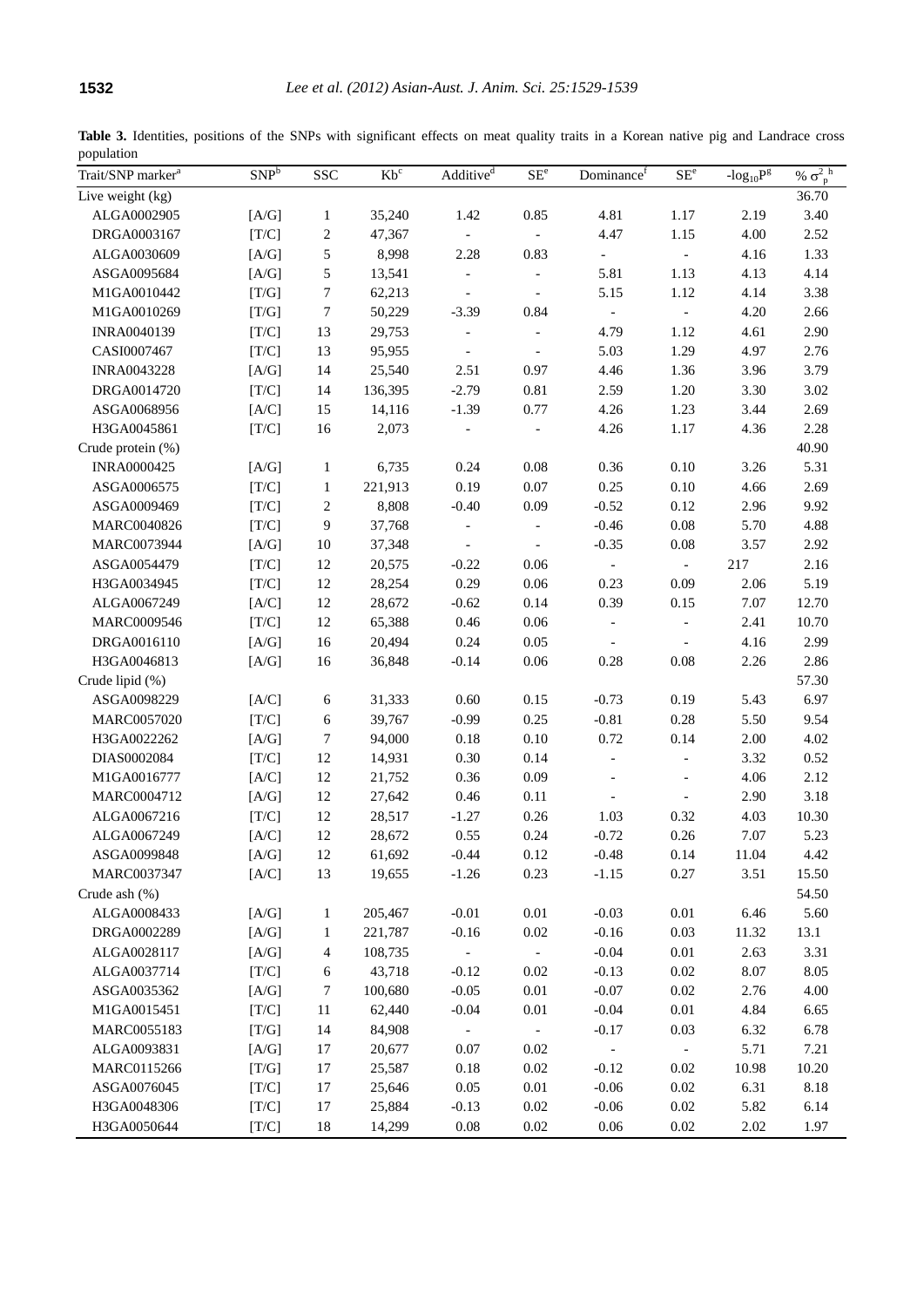**Table 3.** Identities, positions of the SNPs with significant effects on meat quality traits in a Korean native pig and Landrace cross population (Continued)

| Trait/SNP marker <sup>a</sup> | SNP <sup>b</sup> | <b>SSC</b>               | $Kb^c$  | Additive <sup>d</sup>    | SE <sup>e</sup>          | Dominance <sup>f</sup>   | $SE^e$                   | - $log_{10}P^g$ | % $\sigma_{p}^{2}$ <sup>h</sup> |
|-------------------------------|------------------|--------------------------|---------|--------------------------|--------------------------|--------------------------|--------------------------|-----------------|---------------------------------|
| Water holding capacity (%)    |                  |                          |         |                          |                          |                          |                          |                 | 31.80                           |
| DRGA0002791                   | [A/G]            | 2                        | 11,761  | 3.30                     | 0.67                     | $-3.15$                  | 0.85                     | 2.76            | 13.60                           |
| ALGA0015239                   | [T/C]            | $\sqrt{2}$               | 60,944  | $-1.59$                  | 0.42                     | 2.01                     | 0.56                     | 4.52            | 7.12                            |
| H3GA0027388                   | [T/C]            | 9                        | 28,089  | 0.87                     | 0.29                     | $-1.74$                  | 0.42                     | 4.55            | 4.89                            |
| MARC0005717                   | [A/G]            | 9                        | 55,154  | 1.00                     | 0.33                     | 1.34                     | 0.45                     | 2.06            | 4.04                            |
| H3GA0032491                   | [A/G]            | 11                       | 57,624  | 1.05                     | 0.36                     | $\overline{\phantom{a}}$ | $\sim$                   | 5.19            | 1.67                            |
| ALGA0068125                   | [T/C]            | 13                       | 8,452   | $\sim$                   | $\blacksquare$           | 3.53                     | 0.79                     | 2.98            | 3.89                            |
| ALGA0107329                   | [A/G]            | 13                       | 10,030  | 1.13                     | 0.32                     | $-1.25$                  | 0.44                     | 2.54            | 4.20                            |
| ALGA0069109                   | [T/C]            | 13                       | 17,678  | $\sim$                   | $\overline{\phantom{a}}$ | $-1.64$                  | 0.40                     | 4.80            | 2.88                            |
| ASGA0063188                   | [A/C]            | 14                       | 46,404  | 1.32                     | 0.29                     | $\overline{\phantom{a}}$ | $\sim$                   | 3.39            | 3.92                            |
| ALGA0097847                   | [A/G]            | 18                       | 19,996  | $-1.51$                  | 0.38                     | $-2.64$                  | 0.49                     | 4.57            | 11.10                           |
| Drip loss $(\%)$              |                  |                          |         |                          |                          |                          |                          |                 | 65.60                           |
| ALGA0024098                   | [A/C]            | $\overline{\mathcal{A}}$ | 22,246  | $-0.30$                  | 0.15                     | 0.82                     | 0.19                     | 2.12            | 6.48                            |
| ALGA0032158                   | [A/G]            | 5                        | 44,959  | $-0.56$                  | 0.13                     | $\blacksquare$           | $\sim$                   | 3.50            | 4.53                            |
| SIRI0000798                   | [T/C]            | $\boldsymbol{9}$         | 51,273  |                          | $\overline{\phantom{a}}$ | 0.81                     | 0.17                     | 5.31            | 4.98                            |
| DBMA0000150                   | [A/G]            | 10                       | 62,774  | 0.37                     | 0.12                     | $\qquad \qquad -$        | $\overline{\phantom{a}}$ | 2.89            | 2.28                            |
| MARC0034728                   | [A/G]            | 12                       | 28,182  | $-0.36$                  | 0.12                     | $\overline{\phantom{a}}$ | $\overline{\phantom{a}}$ | 2.71            | 2.02                            |
| M1GA0019793                   | [T/A]            | 14                       | 144,961 | 0.61                     | 0.16                     | 0.80                     | 0.23                     | 4.08            | 8.30                            |
| ALGA0086538                   | [A/G]            | 15                       | 71,074  | 0.16                     | 0.11                     | $\overline{\phantom{a}}$ | $\sim$                   | 2.94            | 0.49                            |
| ALGA0087545                   | [A/G]            | 15                       | 87,597  | 0.75                     | 0.22                     | $-1.51$                  | 0.29                     | 3.97            | 17.10                           |
| ALGA0090076                   | [T/G]            | 16                       | 17,600  | 1.07                     | 0.25                     | $-1.29$                  | 0.29                     | 5.42            | 19.40                           |
| Shear force (kg)              |                  |                          |         |                          |                          |                          |                          |                 | 33.80                           |
| DIAS0000949                   | [T/C]            | $\mathbf{1}$             | 50,544  | $-0.23$                  | 0.08                     |                          | $\overline{\phantom{a}}$ | 4.53            | 1.97                            |
| ASGA0001969                   | [T/C]            | $\mathbf{1}$             | 24,745  | $-0.45$                  | 0.13                     | $-0.69$                  | 0.16                     | 2.98            | 12.40                           |
| H3GA0010032                   | [T/G]            | $\mathfrak{Z}$           | 37,157  | $\overline{\phantom{a}}$ | $\overline{\phantom{a}}$ | 0.40                     | 0.11                     | 3.71            | 2.68                            |
| ASGA0015463                   | [A/C]            | $\mathfrak{Z}$           | 41,368  | $\overline{\phantom{a}}$ | $\mathcal{L}$            | 0.61                     | 0.15                     | 2.06            | 3.57                            |
| ASGA0090097                   | [T/G]            | $\,8\,$                  | 33,752  | 0.54                     | 0.13                     | $\overline{\phantom{a}}$ | $\overline{\phantom{a}}$ | 4.11            | 3.25                            |
| ALGA0066628                   | [A/C]            | 12                       | 22,606  | $\overline{\phantom{a}}$ | $\overline{\phantom{a}}$ | $-0.30$                  | 0.12                     | 4.36            | 1.38                            |
| ASGA0057366                   | [A/G]            | 13                       | 27,472  | 0.21                     | 0.11                     | 0.57                     | 0.14                     | 2.17            | 6.25                            |
| ALGA0072961                   | [T/G]            | 13                       | 104,290 | $\blacksquare$           | $\overline{\phantom{a}}$ | $-0.37$                  | 0.11                     | 2.11            | 2.08                            |
| ASGA0068697                   | [A/G]            | 15                       | 9,394   | $\overline{\phantom{a}}$ | $\overline{\phantom{a}}$ | 0.71                     | 0.15                     | 3.24            | 4.34                            |
| ASGA0076077                   | [A/G]            | 17                       | 25,853  | $-0.56$                  | 0.18                     | $-0.82$                  | 0.24                     | 3.44            | 10.00                           |
| ALGA0123685                   | [A/C]            | 18                       | 5,709   | $-0.22$                  | 0.07                     | $-0.37$                  | 0.11                     | 3.50            | 4.24                            |
| CIE L                         |                  |                          |         |                          |                          |                          |                          |                 | 35.60                           |
| H3GA0002682                   | [T/C]            | $\mathbf{1}$             | 105,840 |                          | $\overline{a}$           | $-2.01$                  | 0.35                     | 4.40            | 5.71                            |
| <b>INRA0004641</b>            | [A/C]            | $\mathbf{1}$             | 129,084 | 2.83                     | 0.66                     | 3.25                     | 0.75                     | 3.74            | 20.50                           |
| ASGA0009152                   | $[T/C]$          | $\boldsymbol{2}$         | 5,830   | $-0.43$                  | 0.24                     | 1.36                     | 0.33                     | 2.31            | 3.34                            |
| H3GA0006967                   | [A/G]            | $\boldsymbol{2}$         | 38,822  | $\blacksquare$           | $\overline{\phantom{a}}$ | $-1.37$                  | 0.40                     | 2.03            | 2.18                            |
| ASGA0013908                   | [A/C]            | 3                        | 7,587   | $-1.04$                  | 0.28                     | 1.01                     | 0.39                     | 2.78            | 4.42                            |
| ASGA0018311                   | [A/C]            | $\overline{\mathcal{A}}$ | 10,150  | $-1.37$                  | 0.49                     | 2.34                     | 0.58                     | 4.18            | 9.02                            |
| ALGA0031253                   | [A/G]            | 5                        | 16,789  | 1.54                     | 0.37                     | $-1.75$                  | 0.47                     | 4.11            | 8.84                            |
| CASI0007856                   | [A/G]            | 11                       | 51,107  | 0.58                     | 0.32                     | 1.60                     | 0.40                     | 2.28            | 4.47                            |
| ASGA0063465                   | [A/G]            | 14                       | 56,703  | 0.92                     | 0.23                     | 0.88                     | 0.33                     | 2.36            | 3.81                            |
| H3GA0042335                   | [T/C]            | 14                       | 129,502 | $\overline{\phantom{a}}$ | $\overline{\phantom{a}}$ | $-1.02$                  | 0.33                     | 2.11            | 1.60                            |
| ALGA0090076                   | [T/G]            | 16                       | 17,600  | 2.09                     | 0.47                     | $-1.80$                  | 0.56                     | 5.42            | 11.00                           |
| ALGA0117025                   | [A/G]            | 16                       | 2,204   | $-1.87$                  | 0.40                     | $-2.31$                  | 0.59                     | 3.95            | 9.70                            |

to the QTL (47 Mb) in this study. Soma et al. (2011) performed genome-wide scans in Duroc and detected QTL for carcass length and body length at 102 cM and 105 cM of SSC13 that were in close distance to the QTL (96 Mb) for live weight in this study (Table 3).

Eleven significant QTL for crude proteins were detected, among which multiple QTL, *i.e.* two, four and two QTL were detected on SSCs 1, 12, and 16, respectively (Table 3,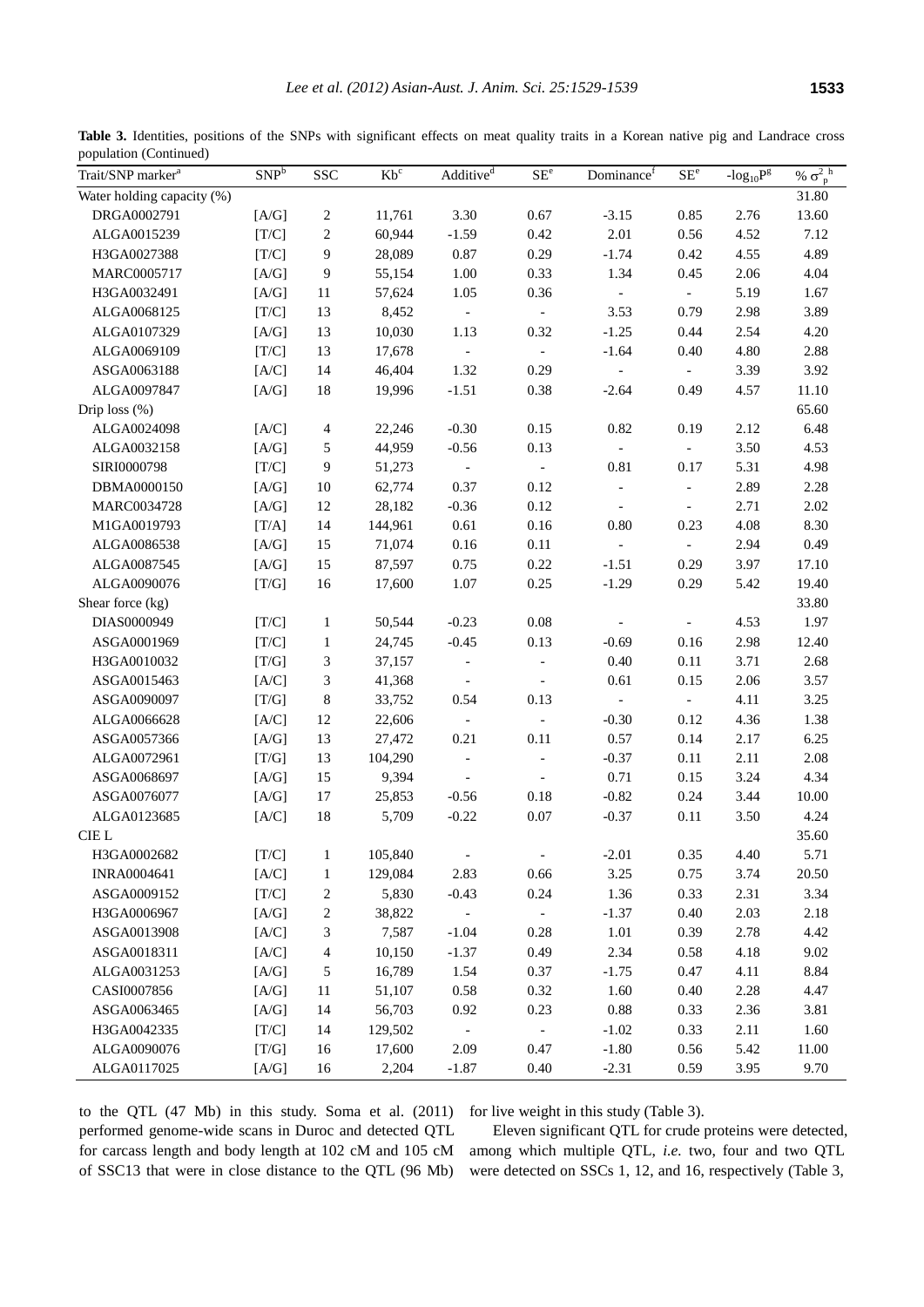| Trait/SNP marker <sup>a</sup> | SNP <sup>b</sup> | <b>SSC</b>     | $Kb^c$  | Additive <sup>d</sup>    | SE <sup>e</sup> | Dominance <sup>f</sup>   | SE <sup>e</sup>          | $-log_{10}Pg$ | % $\sigma_{p}^{2}$ <sup>h</sup> |
|-------------------------------|------------------|----------------|---------|--------------------------|-----------------|--------------------------|--------------------------|---------------|---------------------------------|
| CIE a                         |                  |                |         |                          |                 |                          |                          |               | 33.40                           |
| H3GA0001957                   | [A/G]            | 1              | 59,441  | $-0.51$                  | 0.13            |                          |                          | 3.73          | 2.48                            |
| DRGA0001537                   | [T/C]            | 1              | 117,717 | $\overline{\phantom{a}}$ |                 | $-0.54$                  | 0.19                     | 2.88          | 1.38                            |
| H3GA0006303                   | [T/G]            | 2              | 12,449  | 0.40                     | 0.14            | 0.54                     | 0.20                     | 2.42          | 2.83                            |
| H3GA0013054                   | [A/G]            | $\overline{4}$ | 73,157  | 0.62                     | 0.19            | $-0.96$                  | 0.26                     | 2.68          | 6.24                            |
| DRGA0007677                   | [A/G]            | 7              | 60,323  | $-1.55$                  | 0.36            | $-0.91$                  | 0.40                     | 2.84          | 14.61                           |
| M1GA0017062                   | [T/C]            | 12             | 27,394  | $-1.57$                  | 0.18            | $-0.45$                  | 0.22                     | 2.14          | 20.35                           |
| MARC0022924                   | [A/G]            | 12             | 28,281  | 0.31                     | 0.15            | $\overline{\phantom{a}}$ | $\overline{\phantom{0}}$ | 4.57          | 0.75                            |
| ASGA0072891                   | [T/C]            | 16             | 17,448  | 0.42                     | 0.13            | $\overline{\phantom{a}}$ | $\overline{\phantom{0}}$ | 4.49          | 1.64                            |
| CIE b                         |                  |                |         |                          |                 |                          |                          |               | 34.70                           |
| ALGA0005280                   | [A/G]            | 1              | 84,761  | 0.51                     | 0.11            | $-0.58$                  | 0.16                     | 5.33          | 5.83                            |
| ASGA0011457                   | [T/C]            | 2              | 61,858  | $-0.37$                  | 0.12            | $-0.45$                  | 0.16                     | 3.45          | 3.25                            |
| DIAS0002056                   | [T/C]            | $\overline{4}$ | 49,947  | 0.54                     | 0.15            | $-0.68$                  | 0.20                     | 2.54          | 5.96                            |
| ALGA0029408                   | [T/C]            | $\overline{4}$ | 122,404 | $-0.23$                  | 0.12            | 0.50                     | 0.16                     | 2.53          | 2.43                            |
| <b>INRA0019441</b>            | [A/C]            | 5              | 43,477  | 1.13                     | 0.27            | $-0.81$                  | 0.32                     | 4.23          | 10.14                           |
| H3GA0016631                   | [A/G]            | 5              | 49,319  | $-0.36$                  | 0.14            | 0.67                     | 0.18                     | 2.20          | 4.42                            |
| ALGA0110546                   | [A/G]            | 6              | 149,012 | 0.48                     | 0.12            | $\sim$                   | $\overline{\phantom{a}}$ | 2.55          | 2.75                            |
| ASGA0055250                   | [A/G]            | 12             | 27,918  | $-0.51$                  | 0.12            | $-0.40$                  | 0.16                     | 4.09          | 4.53                            |
| ALGA0083078                   | [A/G]            | 14             | 143,515 | 0.30                     | 0.13            | $\overline{\phantom{a}}$ | $\overline{\phantom{a}}$ | 4.77          | 0.94                            |
| ASGA0088659                   | [T/C]            | 16             | 3,018   | $-0.78$                  | 0.17            | $-0.90$                  | 0.23                     | 4.94          | 9.31                            |
| ALGA0090076                   | [T/G]            | 16             | 17,600  | 0.81                     | 0.22            | $-0.95$                  | 0.27                     | 5.42          | 9.34                            |

**Table 3.** Identities, positions of the SNPs with significant effects on meat quality traits in a Korean native pig and Landrace cross population (Continued)

a,c SNP marker annotations and their positions. <sup>b</sup> Alternative nucleotides.

<sup>d,f</sup> Estimates of additive and dominance effects of the SNP. <sup>e</sup> Standard error.

<sup>g</sup> Negative logarithm of base ten for the comparison-wise *p*-value of the test statistic against the null hypothesis of no SNP effect under the one SNP model.

<sup>h</sup> Proportion of phenotypic variance explained by each SNP or across all of the significant SNPs for the given trait.

Figure 1). Especially the three of the four QTL on SSC12 were clustered between 20 and 29 Mb. In our previous linkage mapping results using the same population as in this study, a QTL for crude protein was detected at 0 cM of SSC1 (Choi et al., 2011). In the proximal region (6 Mb), we detected one QTL for the same trait (Table 3).

Ten QTL for crude lipid were detected on SSCs 6, 7, 12, and 13, of which eight QTL were located on SSC6 and SSC12. The detected QTL explained significant proportion (57%) of phenotypic variation (Figure 1, Table 3). Stearns et al. (2005) detected a QTL for fat % at 19 cM of SSC6 in a cross population of Berkshire and Duroc. We identified one QTL for crude lipid at 31 Mb of the same chromosome (Table 3). Sanchez et al. (2007) detected a QTL for fatty acids (C16:1, Palmitoleic) at 40 cM of SSC12 in a Duroc×Large White cross, which was located distal to the crude lipid QTL at 29 Mb in this study. Munoz et al. (2007) detected five QTL for fatty acid composition in between 1 and 34 cM, and three QTL at between 68 and 76 cM of SSC12 in an Iberian and Landrace  $F_2$  cross, in which five QTL for crude lipid were detected in this study (Table 3). Clop et al. (2003) also reported two QTL for unsaturated index and linolenic acid at 34 cM of SSC6 and 31 cM of SSC 12, respectively, in an Iberian×Landrace  $F_2$  cross

population. In the similar regions, multiple QTL for crude lipid were identified in this study (Table 3).

For crude ash, 12 QTLs were detected on eight SSCs, among which the four QTL on SSC17 were clustered at 21 to 26 Mb regions (Table 3). Ovilo et al. (2002) reported QTL for Haematin in an Iberian×Landrace  $F_2$  cross population at 109 cM of SSC4 and 87 cM of SSC7, respectively. Haematin is an iron-containing compound which might be related to the crude ash. We detected two QTL for crude ash at 109 Mb and 101 Mb of the respective chromosomes (Table 3).

Ten QTL for WHC were identified on six SSCs, among which multiple QTL were observed on SSCs 2, 9, and 13 (Table 3). Malek et al. (2001b) detected two QTL for the trait on SSC2 and SSC13 in a cross population of Berkshire and Yorkshire. The QTL locations were at 71 cM and 33 cM, respectively, that were close to the QTL in this study (Table 3). Murani et al. (2005) detected a drip loss QTL in EPOR gene region (on SSC2, 52 Mb) in Pietrain, and Duroc×Pietrain cross population. Usually drip loss and WHC are considered to be highly correlated each other, and we detected one QTL for WHC at 61 Mb of the same chromosome.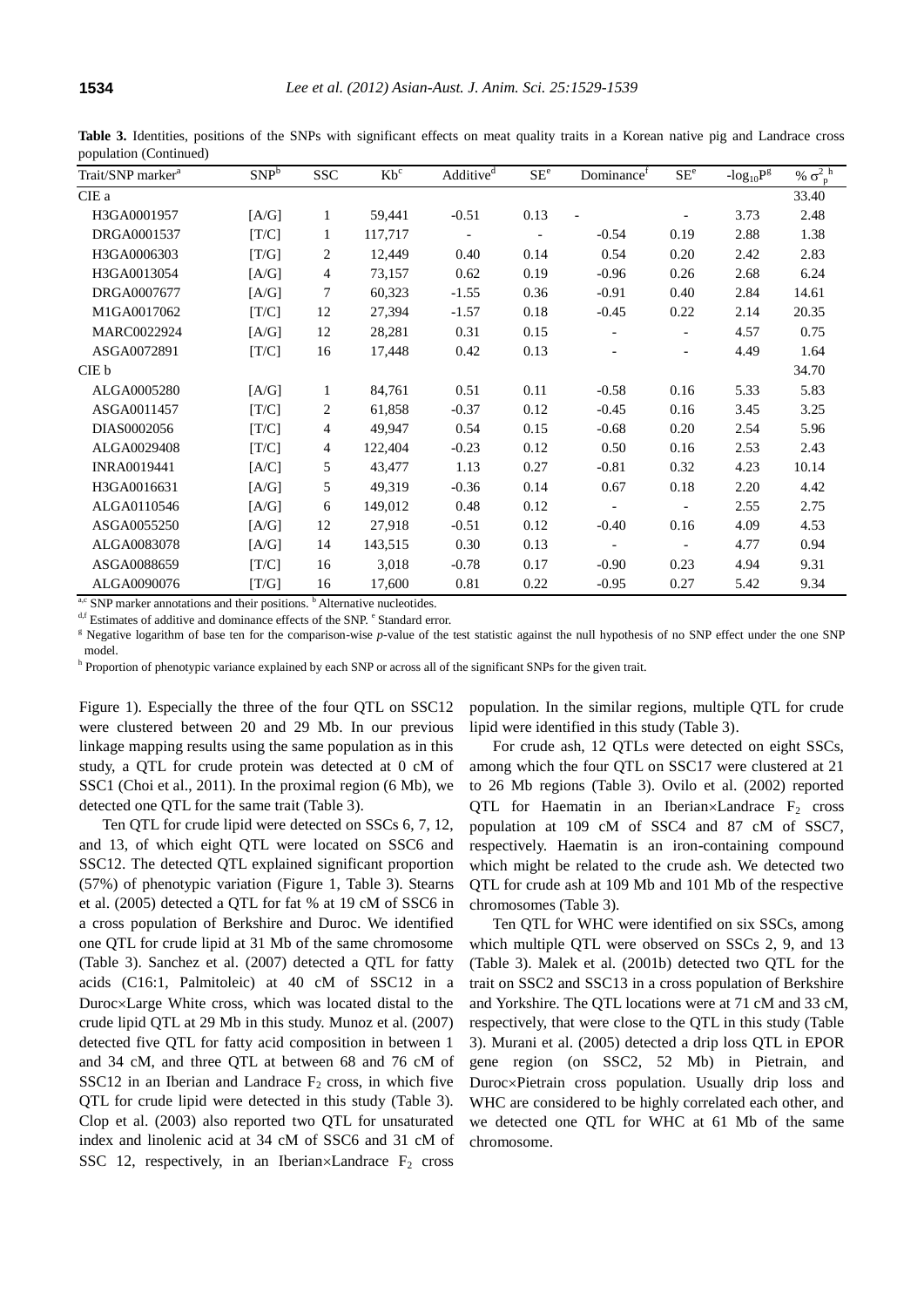

**Figure 1.** Test statistic profiles for crude protein, crude lipid, crude ash and Cie a under the additive and dominance model for each SNP. Circles indicate highly significant QTL. Y axis indicates  $-log_{10}(p-value$  under the null hypothesis of no SNP effect).

Nine QTL for drip loss were found on SSCs 4, 5, 9, 10, 12, 14, 15 and 16, respectively (Table 3). Jennen et al. (2007) identified a candidate gene for drip loss, ATF4, at 50 Mb of SSC5, which was close (45 Mb) to the QTL in this study. Thomsen et al. (2004) found QTL for drip loss on SSC5 and SSC9 in a Berkshire and Yorkshire cross population. In the same chromosomes, two QTL for the trait were detected (Table 3). Li et al. (2011) reported that a SNP in DLX3 gene at 24 Mb of SSC12 was associated with drip loss in the same population as in this study, while a QTL for drip loss was detected at 28 Mb of SSC12 (Table 3). In a Duroc purebred population, Li et al. (2010) found a QTL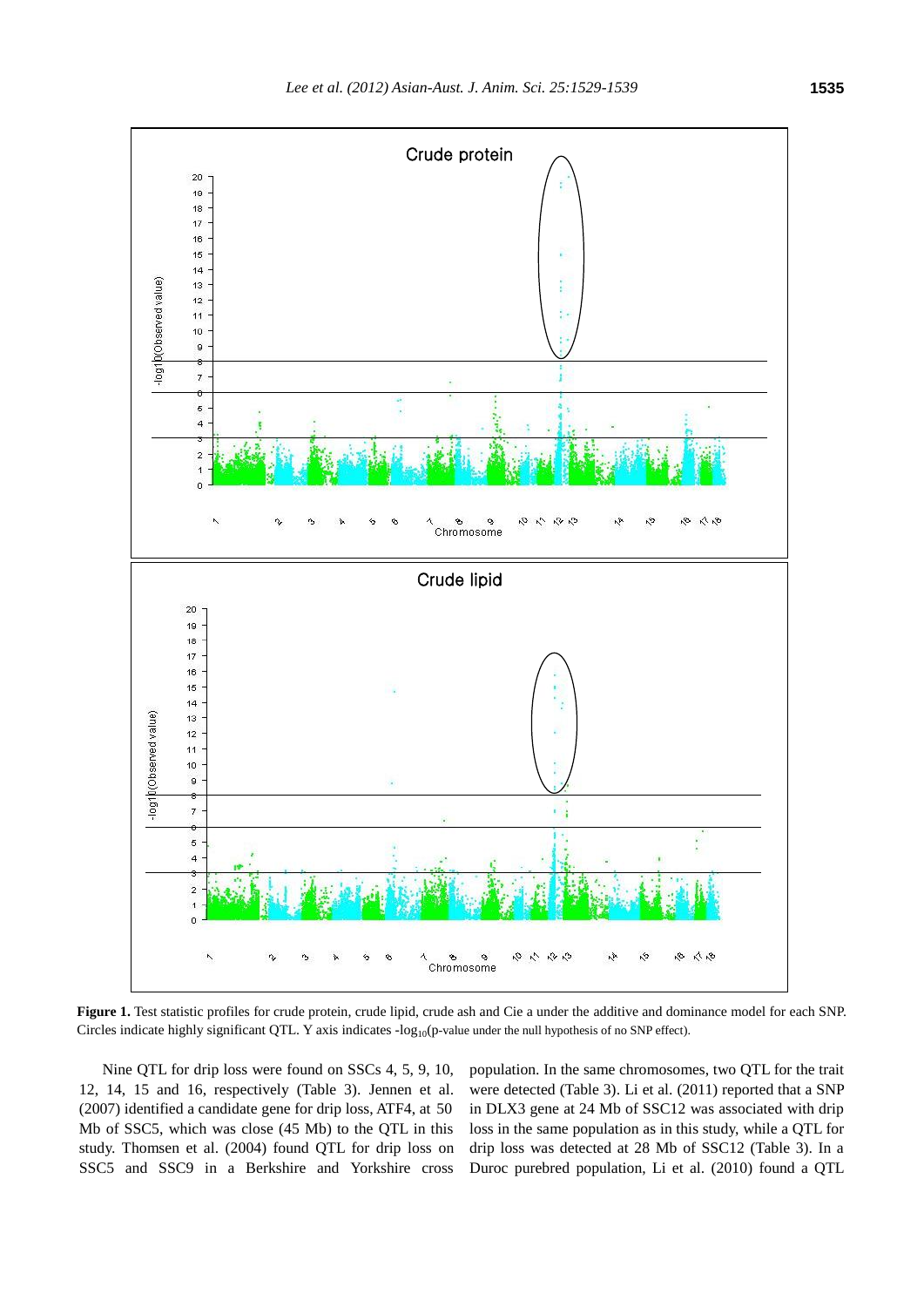

**Figure 1.** Test statistic profiles for crude protein, crude lipid, crude ash and Cie a under the additive and dominance model for each SNP. Circles indicate highly significant QTL (Continued). Y axis indicates -log<sub>10</sub>(p-value under the null hypothesis of no SNP effect).

for the trait on SSC15 (63 cM), and Murani et al. (2005) also reported that the TTN gene (at 79 Mb, Ensembl database) on SSC15 was associated with drip loss in a Duroc×Pietrain cross population. In this study, a QTL for drip loss was detected at 71 Mb (Table 3).

Eleven QTLs for shear force were detected on eight SSCs, of which multiple QTL were located on SSCs 1, 3 and 13 (Table 3). Choi et al. (2011) reported a QTL for shear force at 19 cM of SSC15 that was detected under a line-cross model based linkage analyses using the same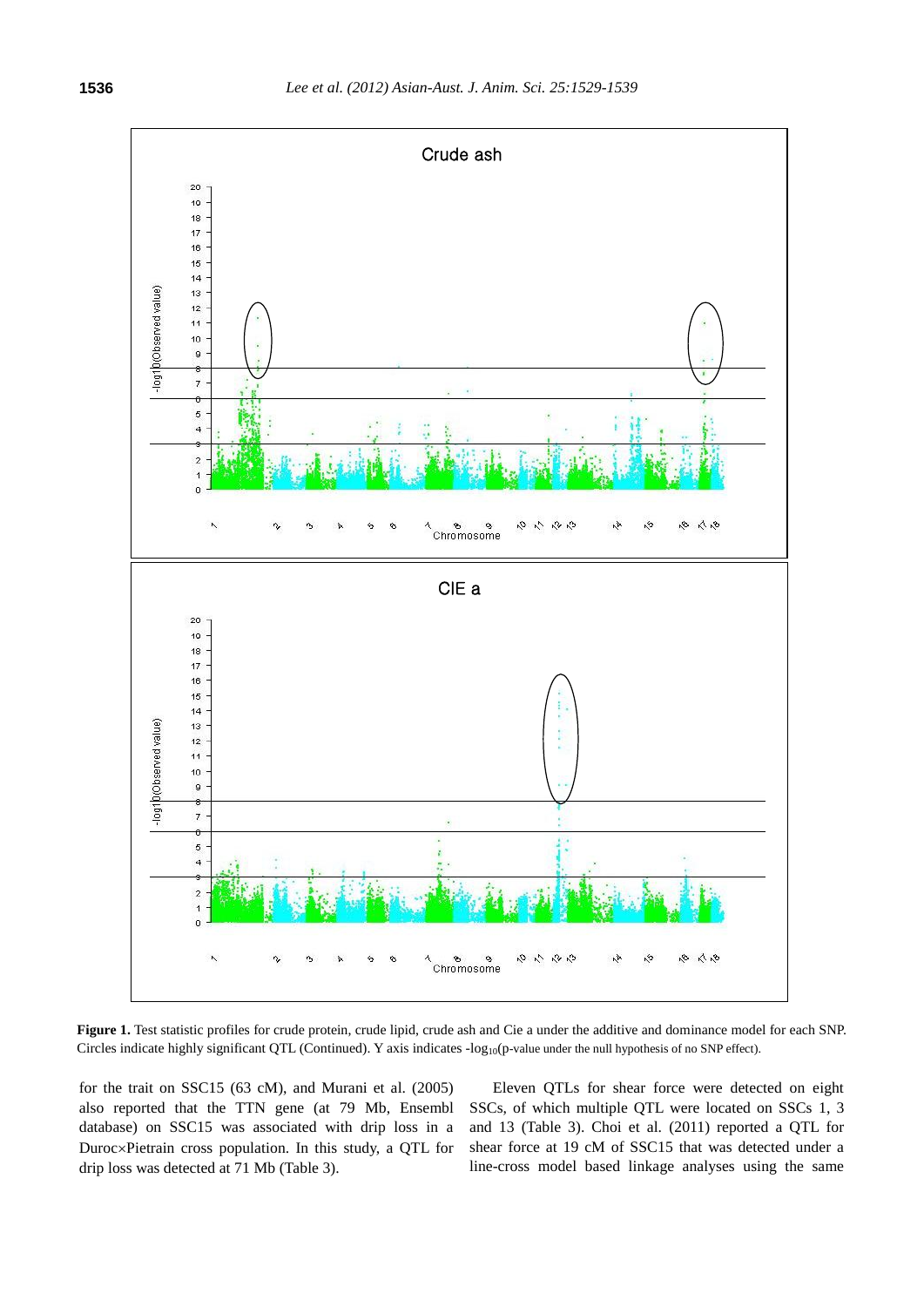population as in this study. Thomsen et al. (2004) also detected one QTL for tenderness at 13 cM of the same SSC in a Berkshire×Yorkshire cross population. In this study, one QTL for shear force was detected at 9 Mb of the same chromosome (Table 3). Murani et al. (2005) reported the PDGFRA gene on SSC8 (35 Mb) in a Duroc cross population, and the NME1 gene on SSC12 (25 Mb) in Duroc×Pietrain crosses, which were associated with shear force. Results from Li et al. (2011) and Choi et al. (2011), in which the same  $KNP\times LN$  cross population was used as in this study, included two QTL for shear force on SSC12 and SSC15, respectively, which were closely located to the two QTL (23 Mb, 9 Mb) on the respective SSCs in this study (Table 3).

Most QTL for meat color traits (CIE L, a, b) were found in many chromosomes, especially on SSCs 1, 2, 4, 5, 11, 12, 14, and 16 (Table 3). In some SSC regions, many QTL for meat color were reported; on SSC4 and SSC7 for Minolta a (Ovilo et al., 2002), on SSC2 and SSC14 for Hunter L, and on SSC5 for Hunter b (Roher et al., 2005), on SSC2 for A value (Streans et al., 2005), on SSC4 for color 24hSM (Ma et al., 2009), on SSC1 for L value, on SSC14 for A value, and on SSC4 and SSC5 for B value (Li et al., 2010), and on SSC14 for CIE L (Li et al., 2011). Our study also detected QTL for CIE a, b, and L in these QTL regions (Table 3). Duthie et al. (2008) reported an epistatic effect of OPTO-STAR for CIE L and b that was located on SSC4, which also resided in the similar region to the QTL for CIE L and b in this study (Table 3). The QTL for CIE a that was located at 27 Mb of SSC12 had the greatest statistical evidence of this QTL study (Table 3, Figure 1).

On SSC12, many QTL were clustered between 20 and 29 Mb for crude protein, crude lipid, drip loss, shear force, CIE a and CIE b (Table 3), suggesting that more than one gene reside in the regions. Also, on SSC16 and SSC17, SNPs with pleiotrophic effects were detected, *e.g.* ALGA0090076 on SSC16 for drip loss, CIE L, and CIE b (Table 3).

Previously, we performed genome-scans to detect QTL for meat quality using the same KNP×LN cross population as in this study (Choi et al., 2011; Li et al., 2011). However, very limited QTL were confirmed in this study, partly because different QTL mapping approaches were applied with the use of different set of markers. In this study, WGA was applied using high density SNP chips, while Choi et al. (2011) performed QTL analysis with limited numbers of microsatellite markers under the interval mapping models that were based on breed-cross designs with Mendelian and non-Mendelian inheritance mode of the QTL. Also, Li et al. (2011) performed association analyses using limited number of SNPs of candidate genes.

# **CONCLUSION**

Selection for high growth and lean meat has been extensively implemented in pig industry. However, recent genetic improvement has been focused on better meat qualities. In this study, lots of QTL (108 SNPs) were detected for meat quality, providing a set of genetic markers to implement marker-assisted selection (MAS). Several QTL clusters were identified on SSCs 12, 16, and 17, as well as QTL with pleiotrophic effects, *e.g.* the QTL for drip loss, CIE L and CIE b on SSC16. Characterization of these QTLs is needed to find causal mutations around the QTL, which would enable MAS to be implemented with greater efficiency and accuracy.

# **ACKNOWLEDGEMENT**

This work was supported by grants from 2-5-13 Agenda research (PJ006707) from the National Institute of Animal Science and a grant (PJ008068, PJ008089) from the Next Generation BioGreen 21 Program, Rural Development Administration, Republic of Korea and the support of "Cooperative Research Program for Agriculture Science & Technology Development (PJ009103)", the Rural Development Administration, Republic of Korea.

### **REFERENCES**

- Andersson, L., C. S. Haley, H. Ellegren, S. A. Knott, M. Johansson, K. Andersson, L. Andersson-Eklund, I. Edfors-Lilja, M. Fredholm, I. Hansson, J. Hakansson and K. Lundström. 1994. Genetic mapping of quantitative trait loci for growth and fatness in pigs. Science 263:1771-1774.
- Andersson-Eklund, L., L. Marklund, K. Lundstrom, C. S. Haley, K. Andersson, I. Hansson, M. Moller and L. Andersson. 1998. Mapping quantitative trait loci for carcass and meat traits in a Wild boar×Large White intercross. J. Anim. Sci. 76:694-700.
- Choi, B. H., Y.-M. Lee, M. Alam, J.-H. Lee, T.-H. Kim, K.-S. Kim and J. -J. Kim. 2011. Detection of Mendelian and parent-oforigin quantitative trait loci for meat quality in a cross between Korean native pig and Landrace. Asian-Aust. J. Anim. Sci. 24:1644-1650.
- Bidanel, J. P. and M. Rothschild. 2002. Current status of quantitative trait locus mapping in pigs. Pig News and Information 23:39N-53N.
- Bidanel, J. P., D. Milan, N. Iannuccelli, Y. Amigues, M. Y. Boscher, F. Bourgeois, C. J. Caritez, J. Gruand, P. L. Roy, H. Lagant, R. Quintanilla, C. Renard, J. Gellin, L. Ollivier and C. Chevalet. 2001. Detection of quantitative trait loci for growth and fatness in pigs. Genet. Sel. Evol. 33:289-309.
- Ovilo, C., A. Clop, J. L. Noguera, M. A. Oliver, C. Barragán, C. Rodríguez, L. Silió, M. A. Toro, A. Coll, J. M. Folch, A. Sánchez, D. Babot, L. Varona and M. Pérez-Enciso 2002. Quantitative trait locus mapping for meat quality traits in an Iberian×Landrace F2 pig population. J. Anim. Sci. 80:2801-2808.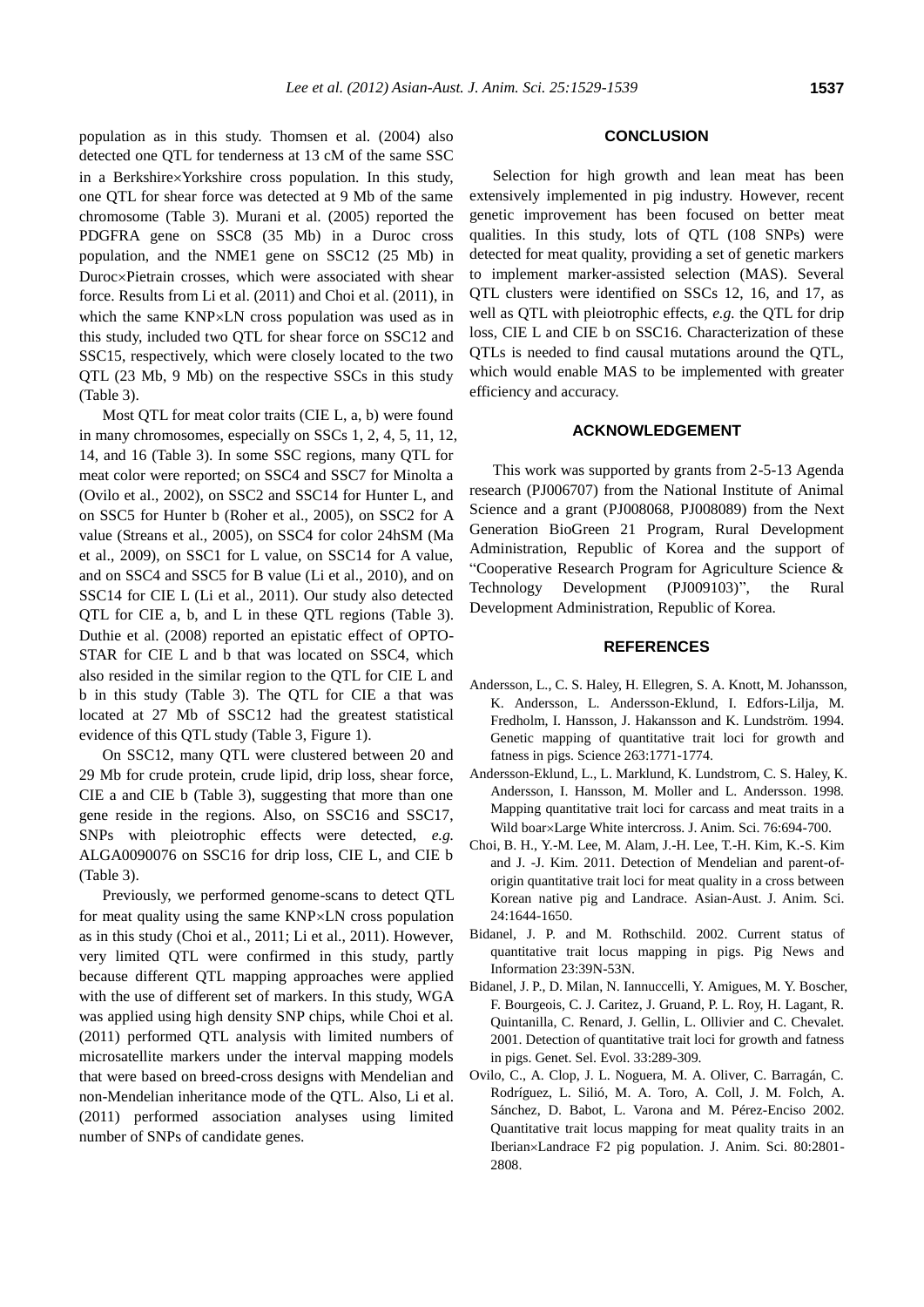- Cho, S.-H. 2006. Characteristics of carcass and meat qualities in Korean native pigs. In symposium of conservation and utilization of Korean native pigs. Korean Livestock Research Institute, p. 33-50.
- Choy, Y. H., G. J. Jeon, T. K. Kim, B. H. Choi and H. W. Chung. 2002a. Ear type and coat color on growth performances of crossbred pigs. Asian-Aust. J. Anim. Sci. 15:1178-1181.
- Choy, Y. H., G. J. Jeon, T. K. Kim, B. H. Choi, I. C. Cheong, H. K. Lee, K. S. Seo, S. D. Kim, Y. I. Park and H. W. Chung. 2002b. Genetic analyses of carcass characteristics in crossbred pigs: cross between Landrace sows and Korean wild boars. Asian-Aust. J. Anim. Sci. 15:1080-1084.
- Clop, A., C. Ovilo, M. Perez-Enciso, A. Cercos, A. Tomas, A. Fernandez, A. Coll, J. M. Folch, C. Barragan, I. Diaz, M. A. Oliver, L. Varona, L. Silio, A. Sanchez and J. L. Noguera. 2003. Detection of QTL affecting fatty acid composition in the pig. Mamm. Genome. 14:650-656.
- De Koning, D. J., L. L. G. Janss, A. P. Rattink, P. A. van Oers, B. J. de Vries, M. A. M. Groenen, J. J. der Poel, P. N. de Groot, E. W. Brascamp and J. A. M. van Arendonk. 1999. Detection of quantitative trait loci for back fat thickness and intramuscular fat content in pigs (*Sus scrofa*). Genetics 152:1679-1690.
- De Koning, D., B. Harlizius, A. P. Rattink, M. A. M. Groenen, E. W. Brascamp and J. A. M. van Arendonk. 2001. Detection and characterization of quantitative trait loci for meat quality traits in pigs. J. Anim. Sci. 79:2812-2819.
- Duthie, C., G. Simm, A. Doeschl-Wilson, E. Kalm, P. W. Knap and R. Roehe. 2008. Quantitative trait loci for chemical body composition traits in pigs and their positional associations with body tissues, growth and feed intake. Anim. Genet. 39:130-140.
- Fan, B., S. K. Onteru, D. Garrick, K. J. Stalder and M. F. Rothschild. 2009. A genome-wide association study for pig production and feet and leg structure traits using the PorcineSNP60 BeadChip. Pig Genome III Conference, November 2-4, 2009, Hinxton, Cambridge, UK. Abstract No. 6.
- Gorbach, D. M., W. J. Cai, C. M. Dekkers, J. M. Young and D. J. Garrick. 2009. Whole-genome analyses for genes associated with residual feed intake and related traits utilizing the PorcineSNP60 BeadChip. Pig Genome III Conference. November 2-4. Hinxton, UK. Abstract No. 11.
- Hu, Z. L., E. R. Fritz and J. M. Reecy. 2007. AnimalQTLdb: A livestock QTL database tool set for positional QTL information mining and beyond. Nucleic Acids Res. 35:D604- D<sub>609</sub>
- Hwang, I. H., B. Y. Park, S. H. Cho, J. H. Kim and J. M. Lee. 2004. Identification of muscle proteins related to objective meat quality in Korean native black pig. Asian-Aust. J. Anim. Sci. 17:1599-1607.
- Janss, L. L. G., A. M. Johan, J. A. M. van Arendonk and E. W. Brascamp. 1997. Segregation analyses for presence of major genes affecting growth, backfat, and litter size in Dutch Meishan crossbreds. J. Anim. Sci. 75:2864-2876.
- Jennen, D. G. J., A. D. Brings, G. Liu, H. Jüngst, E. Tholen, E. Jonas, D. Tesfaye, K. Schellander and C. Phatsara. 2007. Genetic aspects concerning drip loss and water-holding capacity of porcine meat. J. Anim. Breed. Genet. 124(Suppl. 1):2-11.
- Kim, E. H., B. H. Choi, K. S. Kim, C. K. Lee, B. W. Cho, T. H. Kim and J. J. Kim. 2007. Detection of Mendelian and parent-

of-origin quantitative trait loci in a cross between Korean native pig and Landrace I. growth and body composition traits. Asian-Aust. J. Anim. Sci. 20:669-676.

- Kim, T. H., K. S. Kim, B. H. Choi, D. H. Yoon, G. W. Jang, K. T. Lee, H. Y. Chung, H. Y. Lee, H. S. Park and J. W. Lee. 2005. Genetic structure of pig breeds from Korea and China using microsatellite loci analysis. J. Anim. Sci. 83:2255-2263.
- Knott, S. A., L. Marklund, C. S. Haley, K. Andersson, W. Davies, H. Ellegren, M. Fredholm, I. Hansson, B. Hoyheim, K. Lundstrom, M. Moller and L. Andersson. 1998. Multiple markers mapping of quantitative trait loci in a cross between outbred wild boar and large white pigs. Genetics 149:1069- 1080.
- Li, H. D., M. S. Lund, O. F. Christensen, V. R. Gregersen, P. Henckel and C. Bendixen. 2010. Quantitative trait loci analysis of swine meat quality traits. J. Anim. Sci. 88:2904-2912.
- Li, X., S. -W. Kim, K. -T. Do, Y. -K. Ha, Y. -M. Lee, S. -H. Yoon, H. -B. Kim, J. -J. Kim, B. -H. Choi and K. -S. Kim. 2011. Analyses of porcine public SNPs in coding-gene regions by resequencing and phenotypic association studies. Mol. Biol. Rep. 38:3805-3820.
- Liu, G., D. G. J. Jennen, E. Tholen, H. Juengst, T. Kleinwächter, M. Hölker, D. Tesfaye, G. Ü n, H. -J. Schreinemachers, E. Murani, S. Ponsuksili, J.-J. Kim, K. Schellander and K. Wimmers. 2007. A genome scan reveals QTL for growth, fatness, leanness and meat quality in a Duroc-Pietrain resource population. Anim. Genet. 38:241-252.
- Ma, J., J. Ren, Y. Guo, Y. Duan, N. Ding, L. Zhou, L. Li, X. Yan, K. Yang, L. Huang, Y. Song, J. Xie, D. Milan and L. Huang. 2009. Genome-wide identification of quantitative trait loci for carcass composition and meat quality in a large-scale White Duroc×Chinese Erhualian resource population. Anim. Genet. 40:637-647.
- Malek, M., J. C. M. Dekkers, H. K. Lee, T. Baas and M. F. Rothschild. 2001a. A molecular genome scan analysis to identify chromosomal regions influencing economic traits in the pig. I. Growth and body composition. Mamm. Genome 12: 630-636.
- Malek, M., J. C. M. Dekkers, H. K. Lee, T. J. Baas, K. Prusa, E. Huff-Lonergan and M. F. Rothschild. 2001b. A molecular genome scan analysis to identify chromosomal regions influencing economic traits in the pig. II. Meat and muscle composition. Mamm. Genome 12:637-645.
- Markljung, E., M. H. Braunschweig, P. Karlskov-Mortensen, C. S. Bruun, M. Sawera, I.-C. Cho, I. Hedebro- Velander, Å . Josell, K. Lundström, G. von Seth, C. B. Jørgensen, M. Fredholm and L. Andersson. 2008. Genome-wide identification of quantitative trait loci in a cross between Hampshire and Landrace II: Meat quality traits. BMC Genet. 9:22
- Munoz, G., E. Alves, A. Fernandez, C. Ovilo, C. Barragan, J. Estelle, R. Quintanilla, J. M. Folch, L. Silio, M. C. Rodriguez and A. I. Fernandez. 2007. QTL detection on porcine chromosome 12 for fatty-acid composition and association analyses of the fatty acid synthase, gastric inhibitory polypeptide and acetyl-coenzyme A carboxylase alpha genes. Anim. Genet. 38:639-646.
- Murani, E., M. F. W. te Pas, K. C. Chang, R. Davoli, J. W. M. Merks, H. Henne, R. Wörner, H. Eping, S. Ponsuksili, K. Schellander, N. da Costa, D. Prins, B. Harlizius, E. Knol, M.